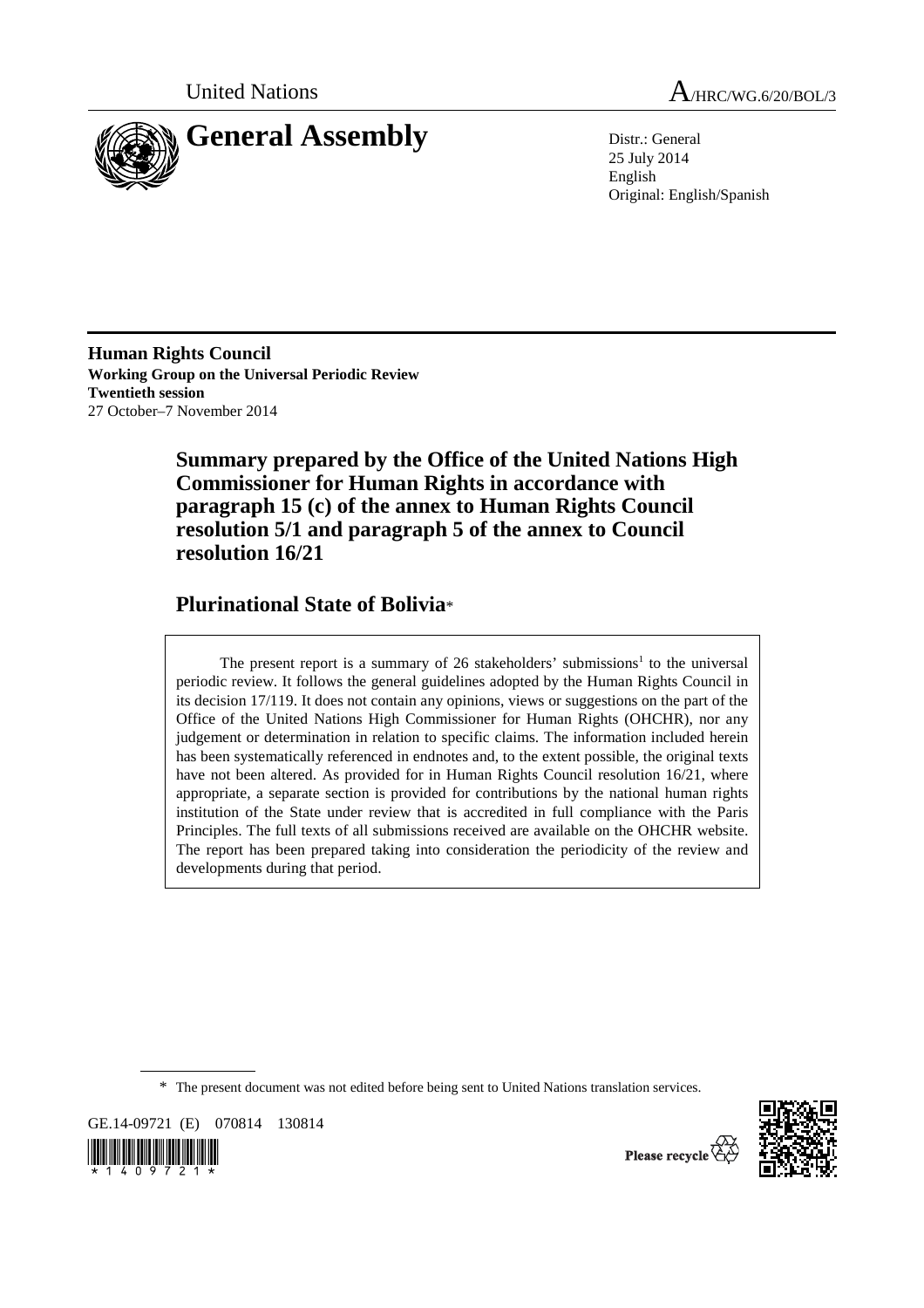# **I. Information provided by the national human rights institution of the State under review accredited in full compliance with the Paris Principles**<sup>2</sup>

1. The Ombudsman's Office<sup>3</sup> noted shortcomings in the implementation of the law and a lack of resources in relation to non-discrimination and the rights of specific groups.<sup>4,5</sup>

2. A law on older persons had been adopted in 2013, but no budget had been allocated for its implementation. About 10 per cent of older persons, mainly women and indigenous persons, did not have official documentation and therefore could not benefit from the universal old age pension.<sup>6</sup>

3. Discrimination against persons with disabilities still persisted in relation to physical accessibility, housing and inclusive education and employment. Greater prevention and protection efforts were needed, with a focus on gender and interculturalism.<sup>7</sup>

4. Although legislation had been adopted to protect the rights of persons living with HIV, discrimination was a cause for concern. There was no comprehensive and differentiated approach for women and children, and the allocated budget was insufficient.<sup>8</sup>

5. Despite the legislation in place, discrimination against transsexuals, lesbians, gays and bisexuals still persisted, particularly in the workplace.<sup>9</sup>

6. Torture had not yet been classified as a criminal offence in accordance with human rights treaties.10 Although the Torture Prevention Service (SERPRET) had been established, given that it came under the auspices of the Ministry of Justice it did not meet the requirements set out in OP-CAT.<sup>11</sup>

7. No progress had been made towards amending the military penal provisions that were incompatible with the Constitution and with human rights treaties.<sup>12</sup>

8. In connection with recommendations on the situation of persons deprived of their liberty,<sup>13</sup> no plan focusing on human rights, gender and age issues had been established. Eighty-four per cent of persons deprived of their liberty were being held in pretrial detention, and the prison overcrowding rate stood at 233 per cent. In prisons with shared facilities, women lived in inferior conditions, and the situation was even worse for those with custody of their children.<sup>14</sup>

9. A comprehensive law had been adopted to combat violence against women.<sup>15</sup> However, there were no accompanying regulations or allocated budget to ensure its implementation. No shelters had been established to protect victims, and the system to prevent, address and punish gender-based violence was not functioning. Impunity was rampant; gender barriers still hindered access to justice, and the processing of cases was subject to long delays. $16$ 

10. There were no comprehensive public policies in place to protect children and young persons,<sup>17</sup> nor were there any plans to eliminate the worst forms of child labour.<sup>18</sup> Bolivia did not have a policy to protect children living in prison with their parents who were deprived of their liberty.

11. A comprehensive law, a public policy and State bodies were all in place to deal with human trafficking and smuggling,<sup>19</sup> and progress had been made with respect to monitoring departures of children and young persons.<sup>20</sup> It was recommended that the State strengthen the work of border control authorities, specialized police forces and prosecution authorities, establish temporary shelters for victims and encourage the allocation of funds, while exercising tighter control over private employment agencies.<sup>21</sup> A policy to return victims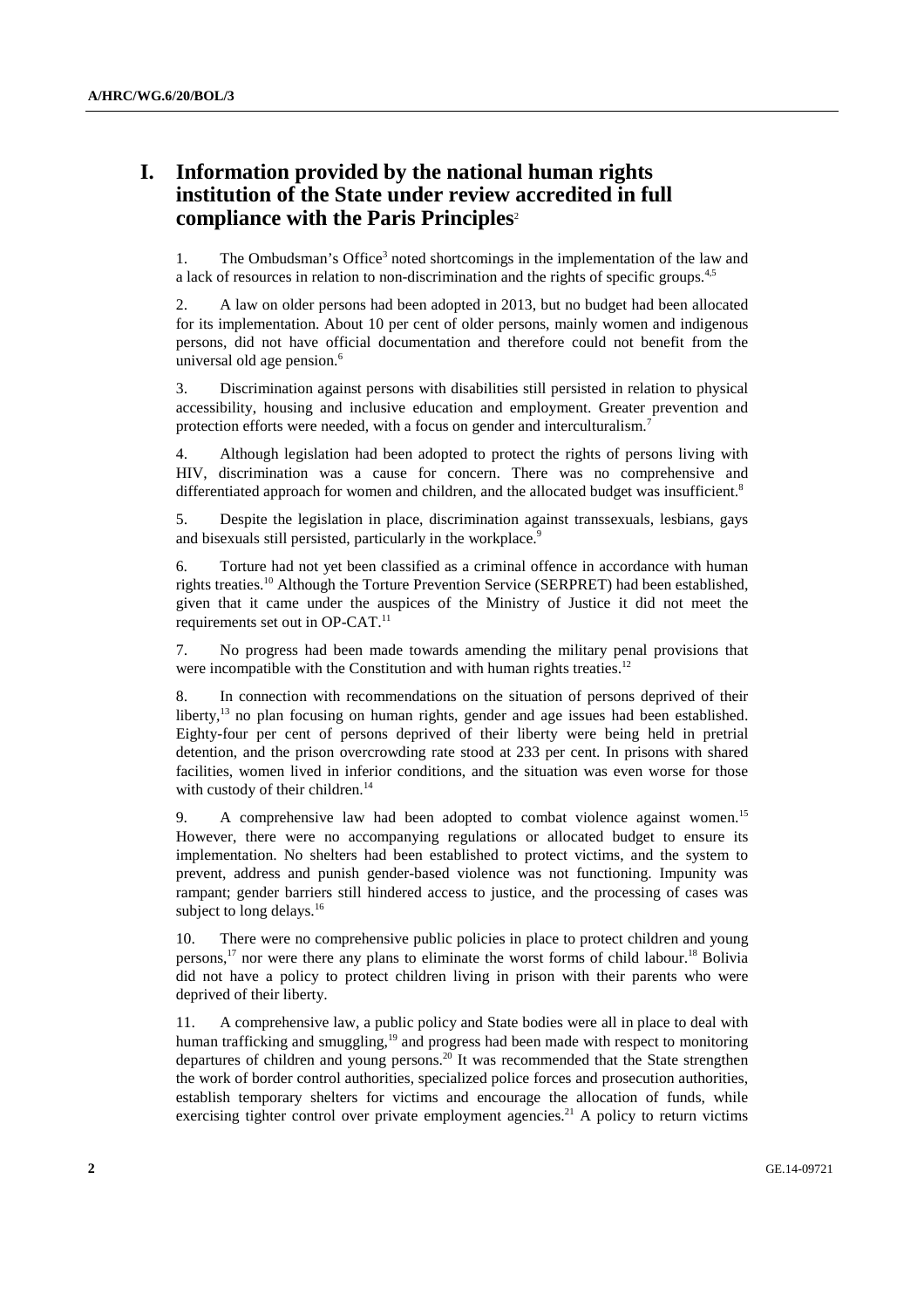and integrate them in the labour market was needed, and the review of the Code of Criminal Procedure should be expedited.<sup>22</sup>

12. Regarding recommendations on the administration of justice, $2<sup>3</sup>$  the draft Code of Criminal Procedure, draft Agricultural and Environmental Code and draft Labour Code were awaiting adoption.<sup>24</sup> The administration of justice was still in crisis, despite the election of judges to the Plurinational Constitutional Court, the Supreme Court and the Council of the Judiciary in 2011.<sup>25</sup>

13. More than 80 per cent of the prison population was awaiting trial. Despite the recommendation from the Ombudsman's Office and other bodies, constituting an effective danger to society or to the victim had been included as a ground for detention in the draft Code of Criminal Procedure.<sup>26</sup>

14. More than five years after the events that had taken place in Chuquisaca and Pando, the related criminal proceedings had still not been completed, due to procedural issues and an insufficient focus on clarifying the facts surrounding the events and punishing those responsible.<sup>27</sup>

15. The urban open unemployment rate had fallen to 3.2 per cent, but the biggest problem continued to be a lack of job security.28 Most women worked in the informal sector; more than 30 per cent were heads of households, and many worked — together with their children — in the small-scale mining industry in unsafe and unhealthy working conditions. Public policies benefiting them were needed.<sup>29</sup>

16. With regard to social security,<sup>30</sup> noteworthy changes included the reduced retirement age and the establishment of a solidarity benefit and a basic income benefit.<sup>31</sup> However, the reform did not take into account distinctions based on gender, and the Act Regulating Remunerated Domestic Work excluded female wage earners.<sup>32</sup>

17. While the expanded coverage of the drinking water service was noteworthy, no law had yet been adopted to manage and look after the water supply.<sup>33</sup>

18. Despite the increased budget for and coverage of health programmes,<sup>34</sup> the care provided lacked quality and compassion, and there were discrepancies between rural and urban areas. The absence of universal health insurance as provided for in the Constitution was a cause for concern.<sup>35</sup>

19. There were no laws or public policies on sexual and reproductive health rights, and teenage pregnancies, maternal deaths due to back-street abortions, and cervical and breast cancers still persisted.36

20. Bolivia had adopted legislation on the right to education  $37$  and on intercultural bilingual education and had launched projects to eradicate illiteracy, promote long-lasting inclusion and train teachers. The fact that inclusive education for persons with disabilities had not been fully implemented was a cause for concern. There were no comprehensive measures in place to prevent violence in the classroom.38 The Ombudsman's Office had made efforts to remove that population group from prisons, and as a result 35 per cent of the children had been placed with extended families or in State-run shelters.<sup>39</sup>

21. Extreme poverty rates were highest among indigenous populations, $40$  and there were concerns that indigenous organizations were splintering, while parallel bodies were being established, and there were internal disputes between those who supported the Government and those who opposed it.<sup>41</sup> Regarding the right to free, prior and informed consultation, progress had been made in the form of constitutional court judgements. However, a law was needed to ensure that consultations were participatory, in accordance with the Constitution and international treaties.<sup>42</sup> A land transfer policy had been adopted to eliminate servitude and registration, while the Guaraní people had taken action to defend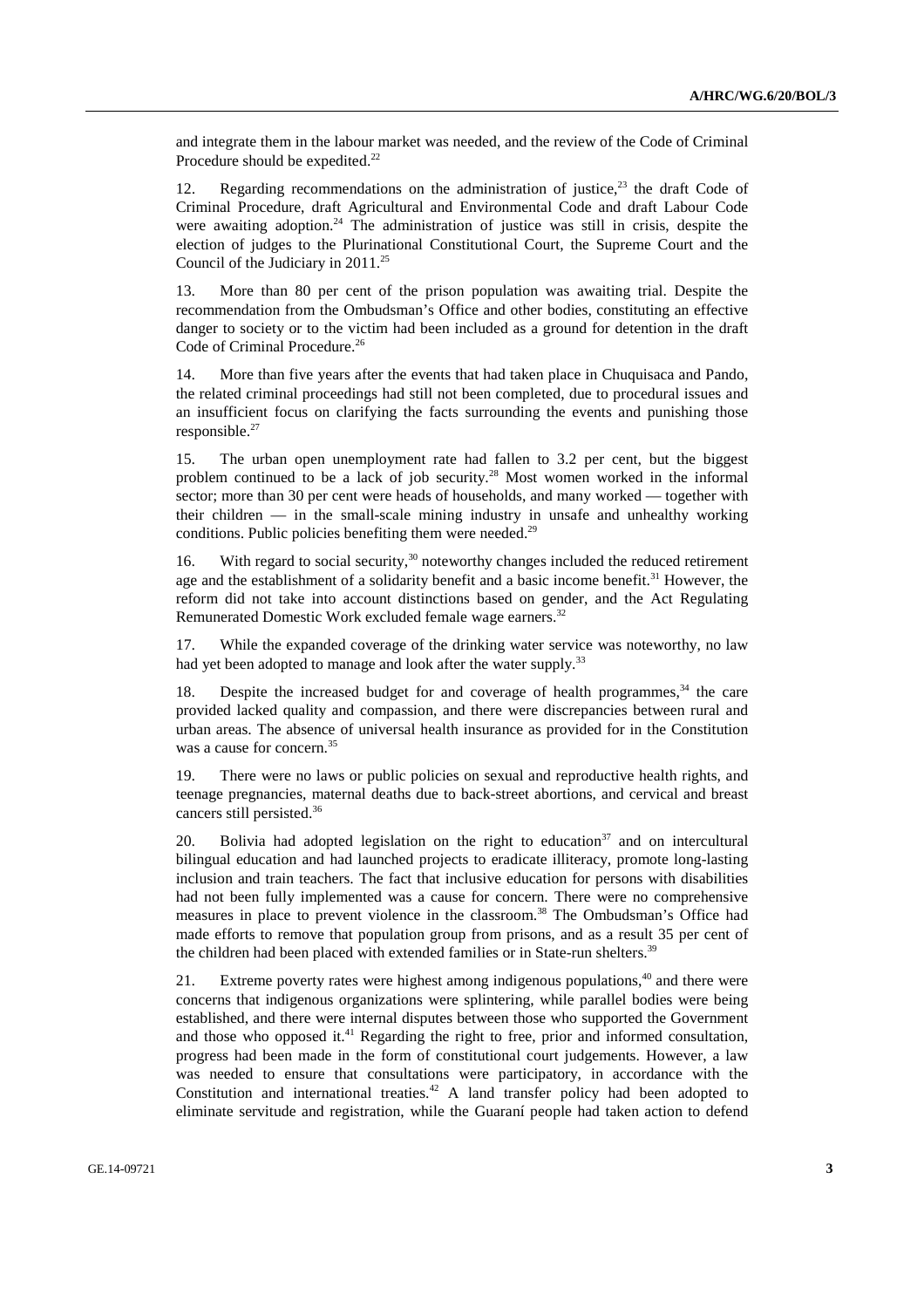their rights. Nevertheless, the problem had evolved into forms that continued to perpetuate the system.<sup>43</sup>

22. Bolivia had enacted a migration law that established equal rights for migrants,<sup>44</sup> including an amnesty period during which they could regularize their status. Unfortunately, the procedures were costly, which hindered access to them; there were no comprehensive public policies to enable the voluntary return or integration of migrants; and the law did not provide for any mechanism within the Ombudsman's Office to protect Bolivian nationals abroad. $45$ 

# **II. Information provided by other stakeholders**

# **A. Background and framework**

## **1.** Scope of international obligations<sup>46</sup>

23. The Inter-American Commission on Human Rights (IACHR) reported that Bolivia has not ratified the Protocol to the American Convention on Human Rights to Abolish the Death Penalty (ACHR-P2). $47$  World Coalition against the Death Penalty urged Bolivia to ratify the ACHR-P2.48

## **2. Constitutional and legislative framework**

24. Human Rights Watch (HRW) recommended that Bolivia implements the Rome Statute in national legislation, including by incorporating provisions to cooperate promptly and fully with the International Criminal Court and to investigate and prosecute genocide, crimes against humanity and war crimes before its national courts.49

25. Amnesty International (AI) recommended that Bolivia to ensure that the definition of and sanction for torture in the Criminal Code is consistent with CAT and that the implementation of the national preventive mechanism is in line with its Optional Protocol, $50$ as recommended.<sup>51</sup>

26. SRI-Colectivo TLGB and Joint Submission 8 (JS8) recommended enacting a law on gender identity.<sup>52</sup> JS8 also recommended amending the Civil Registration Act to include gender identity as a ground for changing a transgender person's name and gender in legal documents.<sup>53</sup>

27. JS8 recommended amending the articles of the Civil Code and the Family Code that prohibited same-sex couples from starting a family and the legal provisions of the Code for Children and Adolescents that prohibited same-sex couples from adopting.<sup>54</sup>

28. AI recommended that Bolilvia adopt the bill guaranteeing the right to receive information about sexual and reproductive health services currently under discussion.<sup>55</sup>

29. JS12 recommended ensuring that the draft law on the framework of consultations conforms to international law and ensures free, prior and informed consent of indigenous peoples with respect to decisions on projects affecting their rights.<sup>56</sup>

#### **3. Institutional and human rights infrastructure and policy measures**

30. JS12 recommended to improve the infrastructure of the Child and Adolescent Ombudsmen's Offices and prosecutors' offices.<sup>57</sup>

31. Joint Submission 6 (JS6) said that a ministry for children and adolescents was needed.58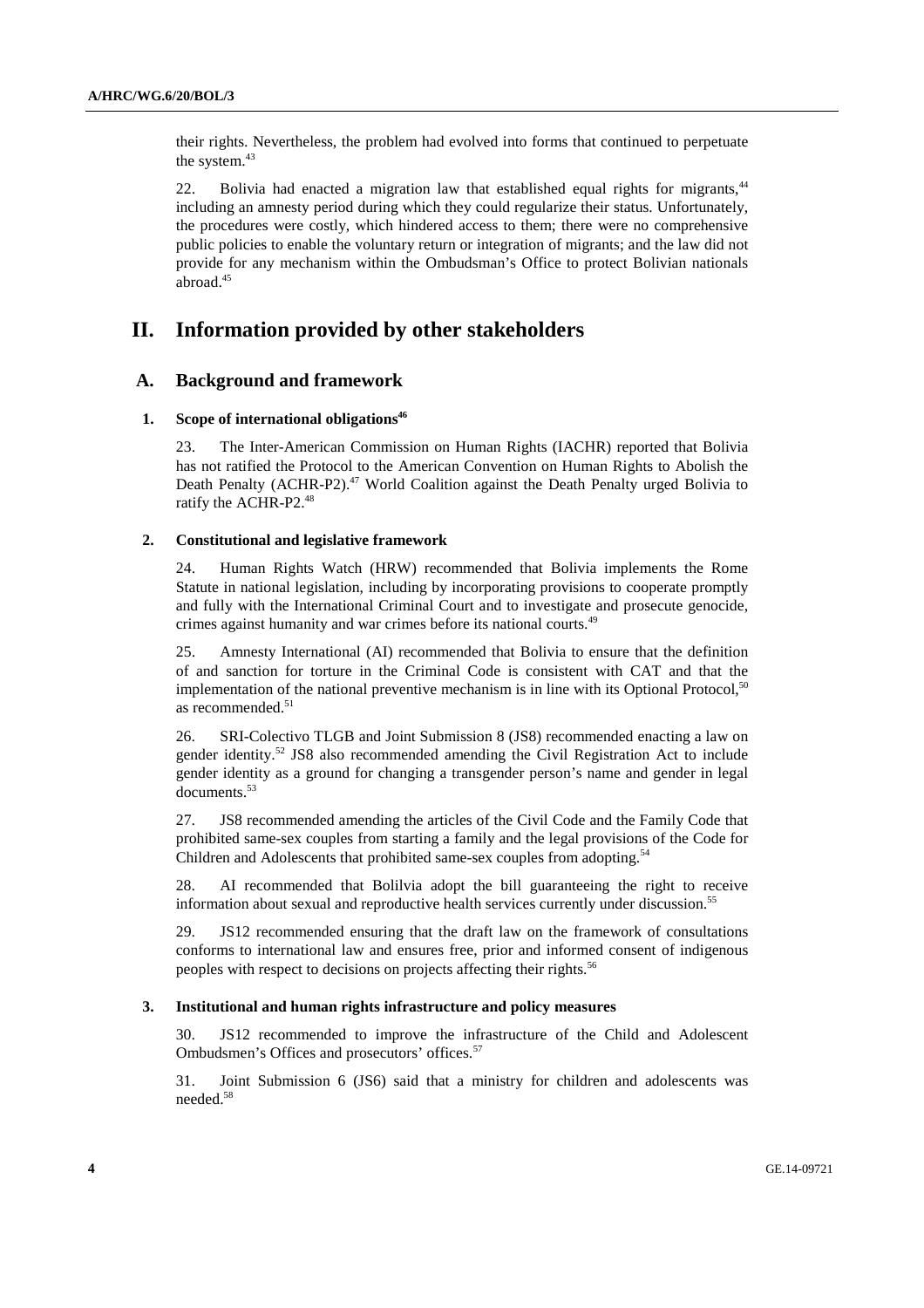32. AI expressed concern about the lack of independence of the national preventive mechanism created in 2013 and which is currently under the auspices of the Ministry of Justice.<sup>59</sup> JS6 called for the establishment of an independent mechanism that had adequate resources and gave consideration to full redress for torture victims.<sup>60</sup>

33. Regarding recommendations on mechanisms and policies for the advancement of women,<sup>61</sup> Joint Submission 1 (JS1) said that the status of the Office of the Deputy Minister for Equal Opportunity had been lowered, which had limited its capacity to set public policies and to influence other decision-making bodies.<sup>62</sup>

34. JS6 said that the implementation of the National Human Rights Action Plan 2009– 2013 should be evaluated before a new plan was adopted, and that the latter should take into account the recommendations made during the universal periodic review and by other human rights mechanisms and should be allocated a budget.<sup>63</sup>

35. JS6 said that the Human Rights Education Plan had been finalized but had not yet been adopted by supreme decree.<sup>64</sup>

36. JS6 said that the law and regulations establishing measures to protect the rights of older persons had been adopted, but that such persons nevertheless suffered abuse, illtreatment and discrimination at the hands of public and private institutions. JS6 said that awareness-raising programmes on old age and ageing should be carried out.<sup>65</sup>

37. AI welcomed the Strategic National Plan on Sexual and Reproductive Health 2009–  $2015<sup>66</sup>$  and recommended to provide resources for its implementation.<sup>67</sup>

38. SRI – Colectivo TLGB and JS8 referred to recommendations on gender identity.68 JS8 recommended that the State implement an action plan to combat discrimination based on sexual orientation and gender identity and fulfil its commitment to promote the Yogyakarta Principles, enumerated in the National Human Rights Action Plan. JS8 recommended instructing the National Committee against Racism and Discrimination to draft reports on cases of discrimination against LGBT persons and carrying out awarenessraising campaigns and training activities.<sup>69</sup>

# **B. Cooperation with human rights mechanisms**

39. In connection with recommendations on human rights mechanisms,<sup>70</sup> JS6 said that Bolivia did not have any mechanisms for implementing and following up on recommendations.71

# **C. Implementation of international human rights obligations, taking into account applicable international humanitarian law**

## **1. Equality and non-discrimination**

40. JS12 referred to recommendations on gender discrimination<sup>72</sup> and recommended to conduct public sensitization campaigns on gender issues.<sup>73</sup>

41. With regard to recommendations on discrimination,<sup>74</sup> JS1 said that the Executive Branch had not approved the 2012–2015 policy to combat racism and all forms of discrimination, thereby preventing its implementation and the allocation of resources for the same.<sup>75</sup> Neither justice officials nor justice practitioners were aware of Act No.045 against Racism and All Forms of Discrimination (2010), making it difficult to process complaints. JS1 said that the role of the media and sexist content in broadcast programming should be addressed.76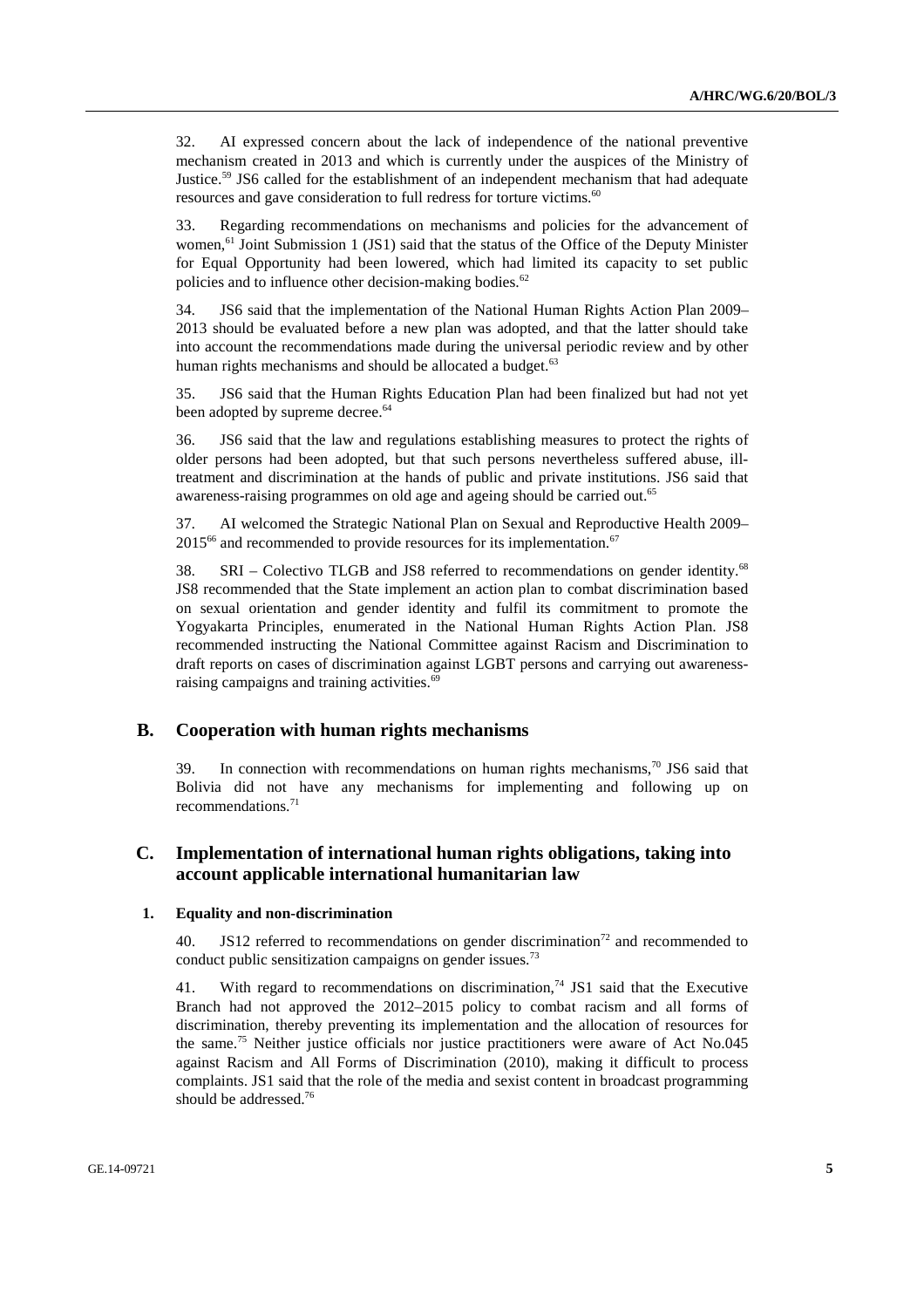#### **2. Right to life, liberty and security of the person**

42. JS6 said that Bolivia should take preventive action and improve the judicial system's response so as to win the public's trust and take action against lynching.<sup>7</sup>

43. JS6 said that investigations into alleged acts of torture should be completed; the respective sanctions should be imposed, and full redress should be provided.<sup>78</sup> HRW recommended to avoid delays in investigations into allegations of torture.79

44. AI, HRW, JS1 and JS12 referred to recommendations on prison conditions.<sup>80</sup> AI recommended to improve conditions in accordance with international standards and to ensure the specific needs of children living with their parents in prison.<sup>81</sup> JS12 recommended to implement the United Nations Rules for the Treatment of Women Prisoners and the Non-custodial Measures for Women Officers.<sup>82</sup> HRW recommended to reduce prison overcrowding, provide adequate nutrition and medical health care to prisoners, and to limit their power to control prisons, which leads to violence by rival gangs.<sup>83</sup>

45. ACISJF IN-VIA recommended improving conditions of detention for women and children.<sup>84</sup> JS4 and JS6 said that a policy was needed that would provide alternatives for the children of persons deprived of their liberty.<sup>85</sup> JS4 expressed concern about sexual assaults against children and young persons in male prisons.<sup>86</sup>

46. AI and HRW noted that Bolivia supported recommendations to uphold the rights of women and girls.<sup>87</sup> Legislation to prevent and punish violence against women has been passed and is being implemented.88 HRW noted however that women and girls remain at high risk and recommended to implement provisions included in the law, such as the construction of women's shelters. $89$  JS12 recommended to conduct training and awarenessraising on gender violence for judicial and public sector officers and the public in general.<sup>90</sup> Foundation Levántate Mujer reported that the law has not been fully enforced because the previous Law (1647) against domestic violence has not been repealed. There are legal loopholes and inconsistencies that prevent authorities from complying with the new law.<sup>91</sup> JS1 said that no specialized courts had been established and that there was no single register that centralized information. JS1 recommended establishing the mechanisms envisaged to provide care, protection and redress to women victims and to punish the perpetrators.<sup>92</sup>

47. Global Initiative to End All Corporal Punishment of Children (GIEACPC) reported that corporal punishment of children is lawful in the home, alternative care settings, day care and penal institutions, and its legality as a sentence in indigenous systems is unclear, despite recommendations by the CRC and accepted UPR recommendations.<sup>93</sup> GIEACPC recommended that the draft Children and Adolescent Code, which includes prohibition of all corporal punishment of children including in the home, is adopted.<sup>94</sup> JS4 emphasized the need for prevention policies that would bring about a change of attitude among the public.<sup>95</sup> JS12 recommended, inter alia, to guarantee that relevant public and private institutions have internal procedures to report incidents.<sup>96</sup>

48. JS1, JS4, JS6 and Foundation Levántate Mujer referred to recommendations<sup>97</sup> and actions to prevent and address cases of human trafficking and smuggling. JS1 said that prevention, protection and assistance for victims should be strengthened.98 ACISJF IN-VIA said that a national strategy had been drawn up and recommended amending the Criminal Code to make it more effective.<sup>99</sup> JS4 recommended strengthening control mechanisms and conducting programmes to combat sexual exploitation and trafficking, ensuring that investigations were carried out and that perpetrators were punished.100 Foundation Levántate Mujer recommended the engagement with government agencies, private institutions and civil society and to coordinate with neighbouring countries.<sup>101</sup>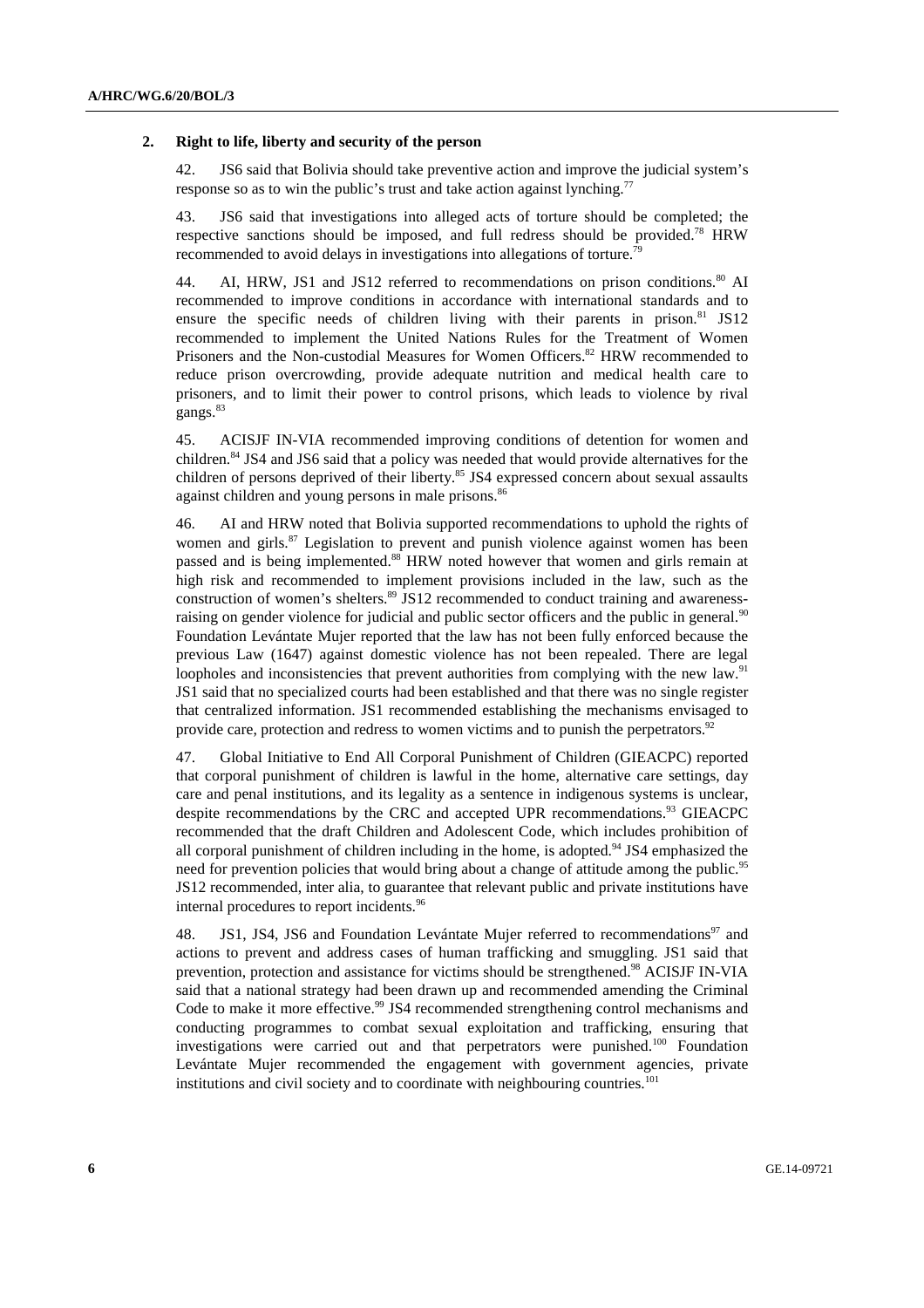49. With regard to recommendations on child labour,  $102$  JS9 recommended drawing up a national strategic plan for the progressive elimination of child labour and continuing to implement the programme that provided schooling for working children.<sup>103</sup>

50. JS12 recommended to protect the adolescents and children under 14 years of age, who are obliged to work, through the implementation of policies that consider their family reality and taking into account article 27 (3) of the CRC.<sup>104</sup> Foundation Levántate Mujer recommended to roll out the "Triple Seal" campaign across the country and to work with media outlets to raise awareness.<sup>105</sup> Joint Submission 9 (JS9) recommended promoting the "triple seal" policy in all public and private enterprises.<sup>106</sup>

51. JS4 and JS12 recommended launching public policies to eliminate hazardous forms of child labour.<sup>107</sup>

52. With regard to recommendations on street children,<sup>108</sup> JS9 recommended conducting awareness-raising campaigns to move beyond the association of life on the street with criminality and drug abuse. It also recommended running programmes to provide street children with guidance and social and family support and to integrate them in society.<sup>109</sup>

53. ACISJF IN-VIA said that servitude and forced labour remained a problem, due in particular to deep-rooted cultural practices.<sup>110</sup> JS6 said that Bolivia should adopt a comprehensive plan to address the situation of forced labour and exploitation.<sup>111</sup>

#### **3. Administration of justice, including impunity and the rule of law**

54. AI, HRW and JS6, referred to recommendations to strengthen the independence and the functioning of the judiciary.<sup>112</sup> AI recommended to address the backlog of cases.<sup>113</sup> JS6 said that Bolivia should amend its procedures for electing justice system authorities so as to ensure their ability and integrity, guarantee job security for judges, strengthen the judiciary and guarantee the latter's independence.<sup>114</sup> HRW recommended to adopt criteria to limit judges' discretion to send suspects to pre-trial detention, to implement alternatives to preventive detention and strictly limit its duration.<sup>115</sup>

55. HRW recommended that Prosecutors carry out prompt, thorough, and impartial investigations into all complaints of gender-based violence, including alleged cases of "femicide."<sup>116</sup>

56. In connection with recommendations on young persons in conflict with the law, JS4 recommended applying the standards set out in the Convention on the Rights of the Child when dispensing justice and implementing a national policy to ensure proper reintegration and to prevent reoffending.<sup>117</sup>

57. HRW noted that plans to create a truth commission announced by the administration in 2008, have not materialized.<sup>118</sup> AI recommended to strengthen mechanisms to provide justice to victims of human rights violations committed between 1964 and 1982, including by undertaking investigations to bring those responsible to justice; guarantee that any proposed truth commission satisfies the requirements of independence and autonomy and that it will not replace judicial proceedings and; ensure reparation for victims, including setting up mechanism to review applications submitted under Law 2640.<sup>119</sup>

58. With regard to implementing recommendations on impunity,<sup>120</sup> Plataforma de Luchadores Sociales (PLS) said that less than one third of the 6,000 compensation claims submitted under Act No. 2640 had been successful, due to strict requirements, strict deadlines and a lack of information about the rules and regulations.121 PLS, along with JS6, referred to the fact that files on victims of abuses carried out by the dictatorships — files held by PLS and compiled with a view to submitting the case to the Inter-American Commission on Human Rights — had been destroyed in a fire in 2014.<sup>122</sup>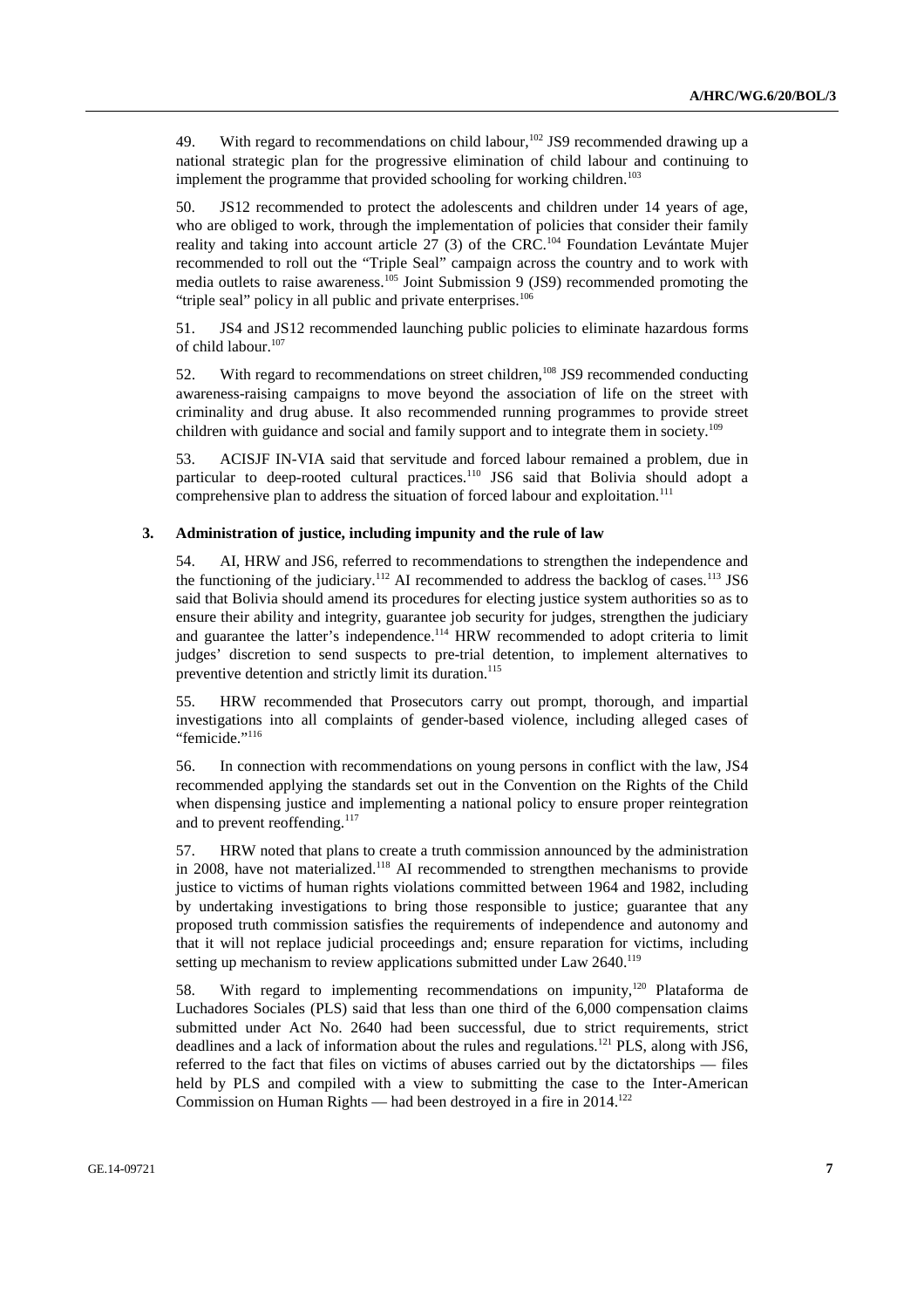59. JS6 said that it had not been possible to access the military archives of the dictatorial regimes, which meant that no light had yet been shed on the facts surrounding hundreds of enforced disappearances.<sup>123</sup> HRW recommended that the Armed Forces actively collaborate with investigations. $124$ 

60. AI noted that Bolivia accepted recommendations to ensure progress in key cases, such as the killings in Pando in 2008 and the violence in Sucre in 2008.<sup>125</sup> These trials are still underway.<sup>126</sup> HRW recommended that Courts avoid unnecessary delays and carry out prompt trials of human rights violations that occurred during authoritarian governments between 1964 and 1982, as well as in the incidents in Pando and Santa Cruz.<sup>127</sup>

61. In 2010, the Inter-American Court of Human Rights had found the Plurinational State of Bolivia responsible for the enforced disappearance of Mr. Rainer Ibsen Cárdenas and Mr. José Luis Ibsen Peña.128

#### **4. Freedom of religion or belief, expression, association and peaceful assembly, and right to participate in public and political life**

62. Conscience and Peace Tax International – International Fellowship of Reconciliation (CPTI-IFOR) referred to the lack of provisions for objection to military service, restrictions on the civil rights of those who have not completed military service, including conscientious objectors, and military service of persons aged less than 18 years in the form of voluntary pre-military service. It informed that there has been no progress in the adoption of a new draft Military Service Act approved by the Chamber of Deputies in  $2008.<sup>129</sup>$ 

63. CIVICUS – Fundación CONSTRUIR were troubled by the use of judicial, financial and administrative hurdles to restrict freedom of expression, independence of the media, access to information and freedom of association.<sup>130</sup> They called on the government to condemn the persecution of journalists and to investigate every case.<sup>131</sup>

64. HRW noted that Bolivia supported recommendations to promote and protect free speech.<sup>132</sup> HRW recommended to ensure that all legislation that regulates free speech complies with international standards, such as those outlined in the Inter-American Legal Framework regarding the Right to Free Speech.<sup>133</sup>

65. Since 2008, Reporters Without Borders (RSF-RWB) urged Bolivia to acknowledge the seriousness of recent crimes against media workers and to undertake thorough investigations.<sup>134</sup>

66. Asociación de Periodistas de la Paz (APLP) referred to an attack against a journalist in Tarija department and allegations of racism brought by authorities against a journalist and three media outlets.<sup>135</sup>

67. RSF-RWB informed that a new telecommunications, information technology and communication law had been adopted in 2011. It deplored however that it allows for the government to intercept calls and recommended the repeal of articles 111 and 112 of the law.136 Journalists, bloggers and netizens who express themselves via online media have no protection under the existing laws.<sup>137</sup>

68. CIVICUS – Fundación CONSTRUIR called on Bolivia to create an enabling environment for civil society to operate, in accordance with the rights ensured by the ICCPR and the United Nations Declaration on Human Rights Defenders; to investigate and bring to justice perpetrators of violence against human rights defenders and to revoke threats to expel foreign civil society organizations.<sup>138</sup>

69. AI recommended to review Law 351 and Supreme Decree 1597 to ensure that requirements for NGOs and non-profit entities do not hamper their independence or their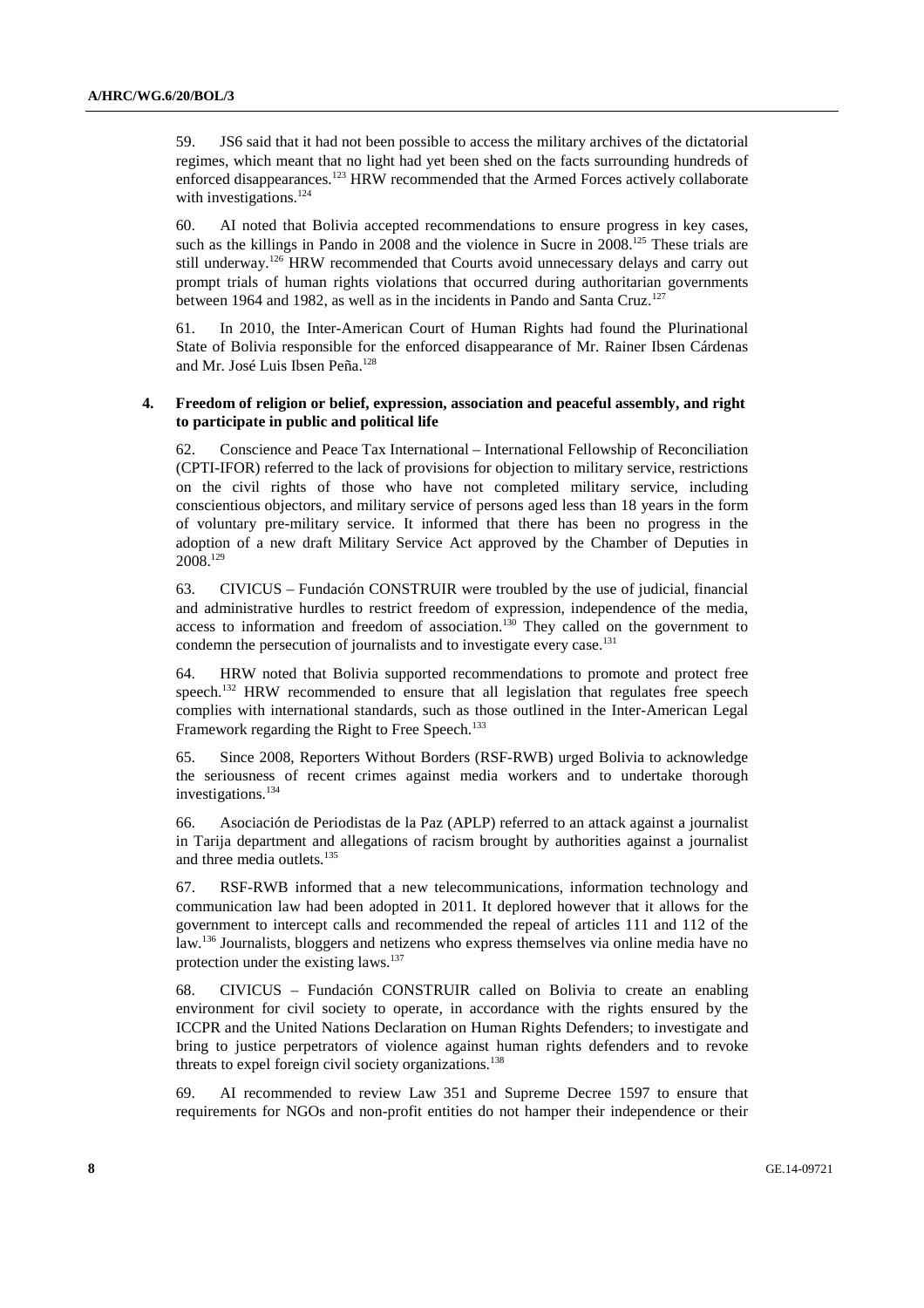capacity to undertake legitimate work.<sup>139</sup> JS6 said that NGOs should be given legal security.<sup>140</sup>

70. On 17 October 2011, the IACHR urged Bolivia to guarantee the physical integrity and security of protesters participating in a march against the construction of a highway through the Indigenous Territory of the Isiboro Sécure National Park (TIPNIS).<sup>141</sup> It recommended prompt and independent investigations, and that those suspected of criminal responsibility are brought to justice.<sup>142</sup>

71. With regard to recommendations on women's participation in politics,<sup>143</sup> JS1 said that mechanisms to implement Act No. 243 on Political Harassment and Violence against Women should be strengthened.<sup>144</sup>

#### **5. Right to work and to just and favourable conditions of work**

72. JS1 referred to recommendations on labour and social security<sup>145</sup> and said that, according to employment indicators, women remained at a disadvantage.<sup>146</sup> JS12 recommended to develop more opportunities for decent work for women, including access to credit. $147$ 

73. JS8 recommended helping the business sector to eliminate discrimination against LGBT persons and condemning any discrimination against or refusal to hire LGBT persons.148

74. JS6 said that the Ministry of Labour should establish mechanisms to ensure the recruitment of persons with disabilities.<sup>149</sup>

#### **6. Right to social security and to an adequate standard of living**

75. Fundación Agua ConVida said that, despite the progress made with respect to recognizing water and sanitation as a human right, gaining access to those services still posed a challenge in El Alto, and called on the State to meet the Millennium Development Goals.150

76. JS12 recommended that Bolivia guarantee, as a priority the right to drinking water.<sup>151</sup>

77. With regard to a recommendation on housing,<sup>152</sup> JS1 expressed concern about the lack of access to information disaggregated by sex that would make it possible to assess the progress made concerning the situation of women.153

#### **7. Right to health**

78. JS6 said that, generally speaking, the public health-care system was inadequate. Hospital services and specialized care should be improved; supplies should be made available, and discrepancies in the quality of services provided should be eliminated.<sup>154</sup>

79. JS12 referred to recommendations to improve access to healthcare services.<sup>155</sup> JS12 recommended to extend free health insurance to all children, from five to eighteen years of age, and free access to health care for women in all stages of life.156

80. AI indicated that recommendations calling for a reduction in maternal mortality and for legislation on sexual and reproductive rights have yet to be implemented.<sup>157</sup>

81. JS1 said that maternal mortality rates remained high, especially in rural areas. JS1 said that the situation regarding teenage pregnancies was worrying and that it should be ensured that schools informed students about sexual and reproductive health issues.<sup>158</sup>

82. Ipas & SRI recommended implementing public policies to guarantee legal abortion services for women.<sup>159</sup>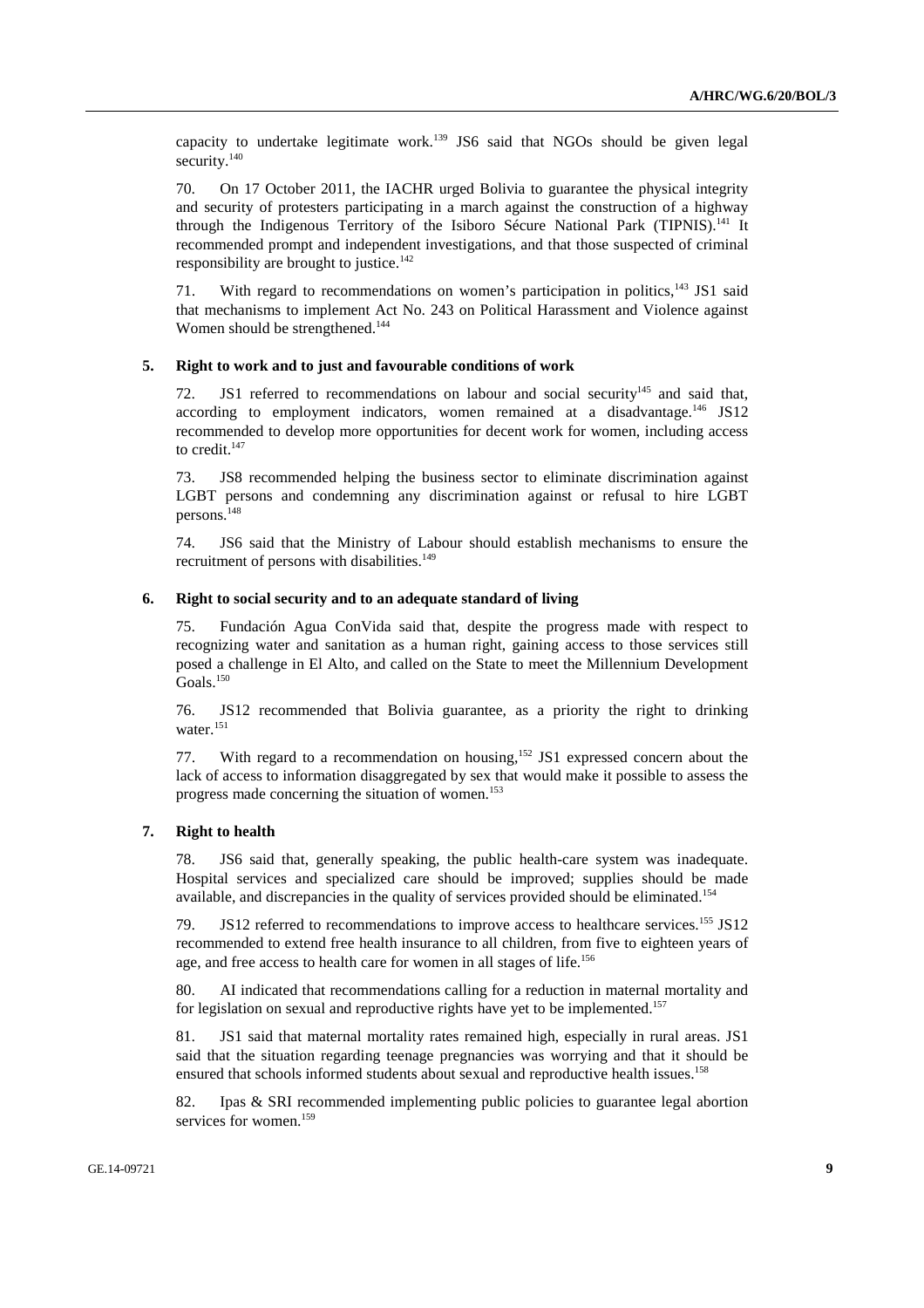83. Ipas & SRI, and AI recommended to reform the Criminal Code to decriminalize abortion in all circumstances.<sup>160</sup> HRW indicated that legal reforms should be adopted for the requirement of prior judicial authorization for therapeutic abortion, and abortion in cases of rape and incest.<sup>161</sup>

84. AI noted that abortion is criminalized except when the life or health of the woman is at risk or when the pregnancy is the result of rape or incest. AI welcomed that in 2014, the Constitutional Court decided that the request for judicial authorization for abortion was unconstitutional.<sup>162</sup> AI recommended to ensure that women and girls seeking or obtaining an abortion, as well as the medical practitioners providing it, are not subject to criminal sanctions and to eliminate all practical barriers to safe and legal abortion and ensure that sexual and reproductive health services are available.<sup>163</sup>

85. JS8 recommended drawing up guides for medical staff on providing care to LGBT persons.164

86. In relation to persons living with HIV/AIDS, JS6 expressed concern about the failure to allocate a budget for comprehensive care that included antiretroviral drugs.<sup>165</sup>

## **8. Right to education**

87. JS9, JS1, JS4, JS6 and JS12 referred to recommendations on education.<sup>166</sup> JS9 recommended approving the regulations governing educational reform; promoting human rights education; continuing to register children in the civil registry, especially indigenous children and street children; developing a national policy to improve access to education; and promoting technical education programmes.<sup>167</sup> JS6 said that a policy to improve the quality of education should be developed.<sup>168</sup> JS12 recommended to increase the budget for education and human development and to give adequate and equitable educational infrastructure to peri-urban and rural areas.<sup>169</sup> JS1 said that statistical data should be collected on education for persons with disabilities and on literacy.<sup>170</sup>

88. JS12 recommended that Bolivia introduce gender issues in curriculum and teacher training.171

89. JS8 recommended drafting legislation that guaranteed access to education for LGBT persons, including a law against bullying in school that covered bullying based on sexual orientation or gender identity.172

### **9. Persons with disabilities**

90. With regard to recommendations on persons with disabilities,<sup>173</sup> JS6 said that the decree regulating the Persons with Disabilities Act (Act No. 233) was incompatible with the Act and had been rejected by several disabled persons' organizations.<sup>174</sup>

#### **10. Indigenous peoples**

91. ACISJF IN-VIA recommended strengthening the rights of indigenous peoples and monitoring implementation of the law so as to eliminate discrimination against those peoples.175

92. AI noted that not all recommendations on the rights of indigenous peoples have been fully implemented.<sup>176</sup> AI recommended that Bolivia ensure that legislation on the right of indigenous peoples to consultation and free, prior and informed consent is in line with international human rights obligations, and that all representatives of indigenous peoples are part of the consultation process on the legislation.<sup>177</sup>

93. CIDOB-CONAMAQ referred to the failure to consult indigenous peoples and said that the Government's response to the indigenous movement was aimed at splintering and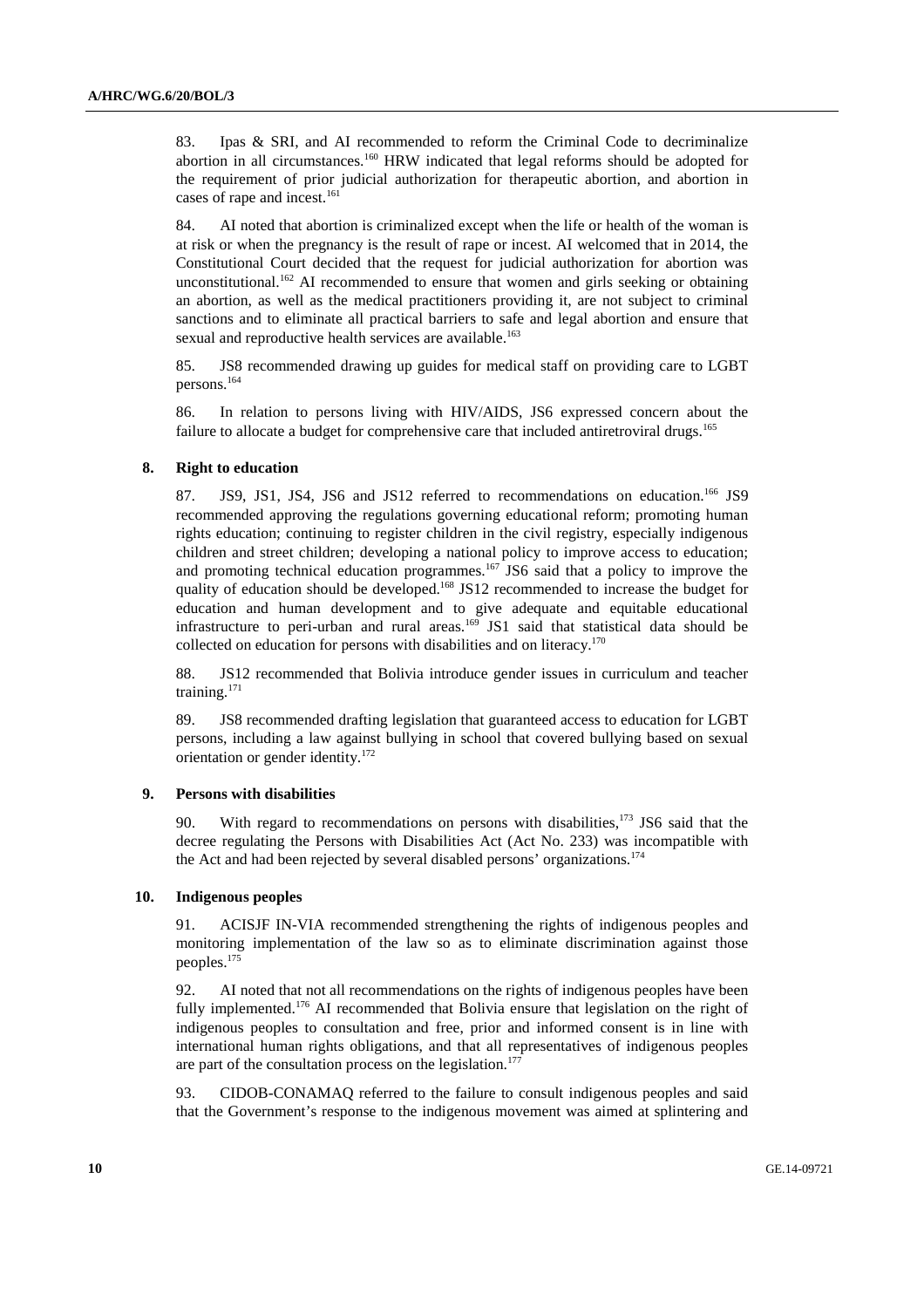weakening indigenous organizations.<sup>178</sup> CIDOB-CONAMAQ recommended that Bolivia make efforts at the institutional level to fulfil its human rights obligations vis-à-vis indigenous peoples, particularly the obligations set out in International Labour Organization (ILO) Indigenous and Tribal Peoples Convention, 1989 (No. 169), the United Nations Declaration on the Rights of Indigenous Peoples and article 30 of the Constitution.<sup>179</sup>

94. International Human Rights Clinic (IHRC) recommended to take measures to ensure indigenous peoples affected by planned economic or development projects are adequately and fairly consulted, in accordance with ILO Convention No. 169.180

95. AI recommended to guarantee that any decision around the construction of the highway in the Isiboro-Sécure Indigenous Territory and National Park (TIPNIS) not go ahead until concerns highlighted by the affected communities during the consultation process in 2012 are fully addressed.<sup>181</sup>

#### **11. Migrants, refugees and asylum seekers**

96. Foundation Levántate Mujer recommended implementing mechanisms to register information regarding the flow of migrants and the dissemination of the new Migration Law (2013), especially in transit places.<sup>182</sup>

97. JS6 said that the State should become a party to the Hague Convention of 1961  $(A$ postille Convention).<sup>183</sup>

98. JS6 said it was important that authorities should refrain from making statements linking public safety with foreign nationals, as such statements encouraged stigmatization, discrimination and xenophobia.<sup>184</sup>

99. On 25 November 2013, the Inter-American Court of Human Rights had found Bolivia guilty of violating the rights to seek and be granted asylum, the principle of nonrefoulement, and the rights to a fair trial, to judicial protection, to psychological and mental integrity, and to protection of children and the family with respect to members of the Pacheco Tineo family.<sup>185</sup>

#### **12. Environmental issues**

100. CORIDUP noted that the now-closed Kori Kollo gold mine caused severe contamination of water and soils that indigenous communities depend upon, and that the government has not yet fulfilled its obligations. CORIDUP recommended reforming mining laws and enforcement practices to hold mining companies, fully responsible for mine closure, clean up, restoration, reclamation bonds and long-term environmental monitoring.<sup>186</sup>

101. Joint Submission 2 (JS2) said that native peasant communities from the subbasins of Desaguadero, Huanuni, Poopó and Cañadón Antequera and the native Uru people were concerned about adverse changes caused by environmental pollution. JS2 recommended that Bolivia develop a public policy to address the problem.<sup>187</sup>

## *Notes*

<sup>&</sup>lt;sup>1</sup> The stakeholders listed below have contributed information for this summary; the full texts of all original submissions are available at: www.ohchr.org. (One asterisk denotes a national human rights institution with "A" status).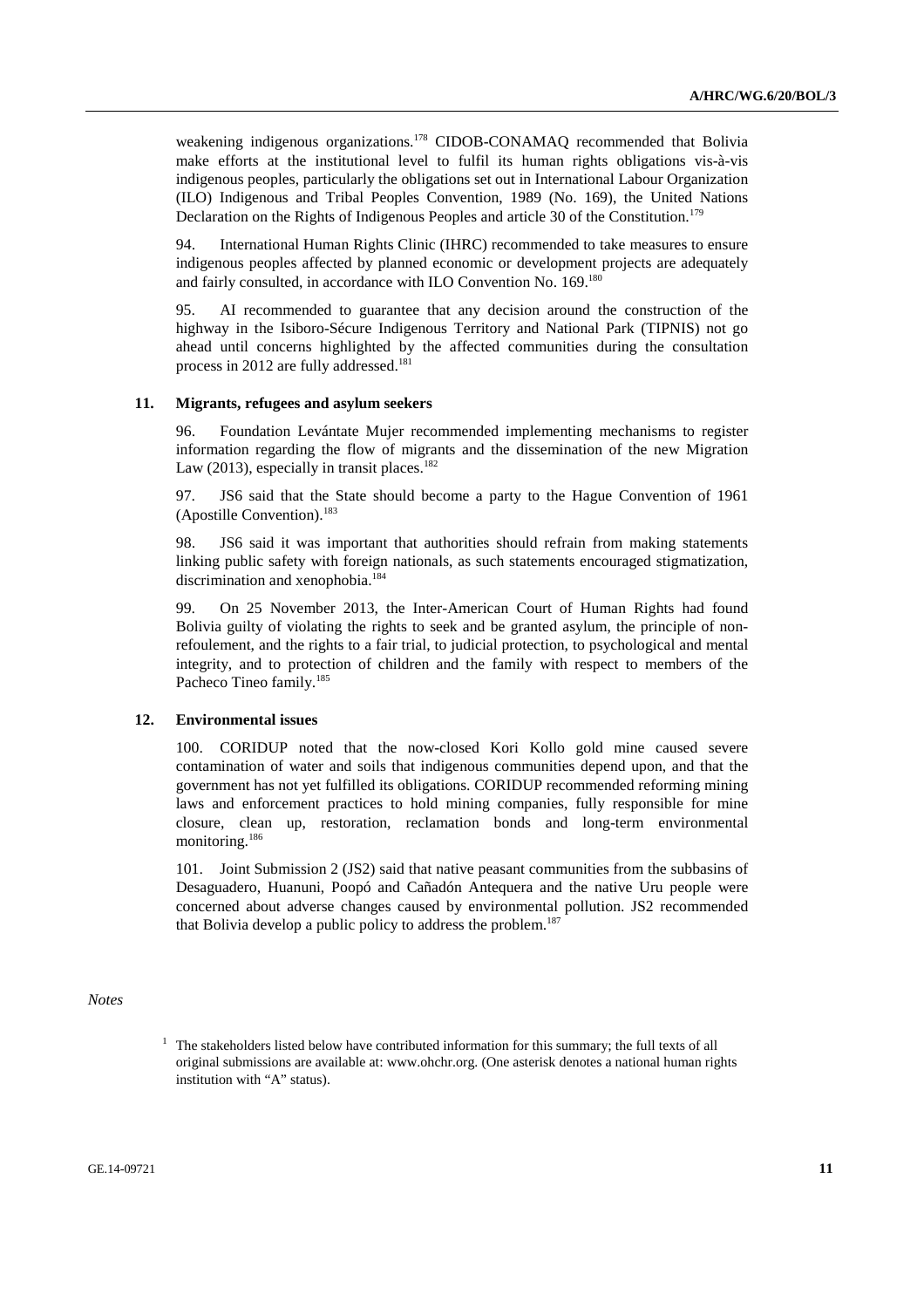| Civil Society            |                                                                                                                                                           |
|--------------------------|-----------------------------------------------------------------------------------------------------------------------------------------------------------|
| Individual submissions:  |                                                                                                                                                           |
| <b>ACISJF - IN VIA</b>   | Association Catholique Internationale de Services pour la Jeunesse Femenine/<br>Asociación Católica Internacional de Servicios para la Juventud Femenina, |
| AI                       | Genève (Switzerland);<br>Amnesty International, London (United Kingdom of Great Britain and<br>Northern Ireland);                                         |
| <b>APLP</b>              | Asociación de Periodistas de La Paz, La Paz, (Bolivia);                                                                                                   |
| <b>Coalition of NGOs</b> | Foundation Levántate Mujer, Congregation of Our Lady of Charity of the<br>Good Shepherd, Genève (Switzerland);                                            |
| <b>CORIDUP</b>           | Coordinadora en Defensa del Río Desaguadero y los Lagos Uru Uru y Poopó,<br>Oruro (Bolivia);                                                              |
| <b>GIEACPC</b>           | Global Initiative to End All Corporal Punishment of Children, London<br>(United Kingdom of Great Britain and Northern Ireland);                           |
| <b>HRW</b>               | Human Rights Watch, Genève (Switzerland);                                                                                                                 |
| <b>IHRC-UO</b>           | International Human Rights Clinic, Oklahoma (United States of America);                                                                                   |
| <b>PLS</b>               | Plataforma de Luchadores Sociales contra la Impunidad por la Justicia y por la<br>Memoria Histórica del Pueblo Boliviano, La Paz, (Bolivia);              |
| <b>RSF-RWB</b>           | Reporters Without Borders International, Paris (France);                                                                                                  |
| SRI–Colectivo TLGB       | Colectivo LGBT de Bolivia & the Sexual Rights Initiative, Ottawa (Canada);                                                                                |
| <b>WCADP</b>             | World Coalition Against the Death Penalty, Montreuil (France);                                                                                            |
| Joint Submissions:       |                                                                                                                                                           |
| JS <sub>1</sub>          | Joint submission No. 1 - Informe sobre los Derechos Humanos de las                                                                                        |
|                          | Mujeres by: Coalition of 39 NGOs for UPR-Bolivia, La Paz, (Bolivia):                                                                                      |
|                          | 1. Comunidad de Derechos Humanos (Coordinación); 2. Foro Ciudadano de                                                                                     |
|                          | Articulación de Mujeres por la Equidad e Igualdad - Oruro (AMUPEI);                                                                                       |
|                          | 3. Centro de Capacitación y Formación Política para Mujeres (CCIMCA);                                                                                     |
|                          | 4. Asamblea Permanente de los Derechos Humanos Regional El Alto;                                                                                          |
|                          | 5. Asociación de Alcaldesas y Concejalas de Bolivia - ACOBOL; 6. Campaña                                                                                  |
|                          | Boliviana por el Derecho a la Educación; 7. Capacitación y Derechos                                                                                       |
|                          | Ciudadanos (CDC); 8. Capítulo Boliviano de Derechos Humanos, Democracia                                                                                   |
|                          | y Desarrollo (CBDHDD); 9. Católicas por el Derecho a Decidir; 10. Casa de la                                                                              |
|                          | Mujer; 11. Centro Afroboliviano para el Desarrollo Integral y Comunitario                                                                                 |
|                          | (CADIC); 12. Centro de Información y Desarrollo de la Mujer (CIDEM);                                                                                      |
|                          | 13. Centro de Promoción de la Mujer Gregoria Apaza; 14. Centro Femenino                                                                                   |
|                          | Victoria; 15. Centro Juana Azurduy; 16. Coalición Comunitaria Cotahuma;                                                                                   |
|                          | 17. Colectivo DECIDE; 18. Colectivo Cabildeo; 19. Coordinadora de la                                                                                      |
|                          | Mujer; 20. Equipo de Comunicación Alternativa con Mujeres (ECAM);                                                                                         |
|                          | 21. Federación Nacional de Cooperativas Mineras de Bolivia (FENCOMIN);                                                                                    |
|                          | 22. Fundación Centro de Cultura Popular (FCCP); 23. Fundación Construir;<br>24. Fundación La Paz; 25. Fundación Solón; 26. IPAS Bolivia; 27. Instituto de |
|                          | Formación Femenina Integral (IFFI); 28. Mesa Nacional de Derechos Sexuales                                                                                |
|                          | y Derechos Reproductivos; 29. Observatorio del Racismo; 30. Organización                                                                                  |
|                          | Nacional de Activistas por la Emancipación de la Mujer (ONAEM);                                                                                           |
|                          | 31. Programa de Apoyo al Desarrollo Municipal PADEM; 32. Red Boliviana                                                                                    |
|                          | de Mujeres Transformando la Economía - REMTE; 33. Red de Participación                                                                                    |
|                          | y Justicia; 34. Red Habitat; 35. Unión Nacional de Instituciones para el                                                                                  |
|                          | Trabajo de Acción Social (UNITAS); 36. Centro de Investigación y                                                                                          |
|                          | Promoción del Campesinado (CIPCA); 37. Centro de Investigación y Apoyo                                                                                    |
|                          | Campesinado (CIAC); 38. Instituto Politécnico Tomás Katari (IPTK);                                                                                        |
|                          | 39. Coordinadora de la Mujer (COOMUJER).                                                                                                                  |
| JS <sub>2</sub>          | Joint submission No. 2 by: Central Kochi Piakala, Oruro (Bolivia) y                                                                                       |
|                          | Organización Territorial de Bases, Oruro (Bolivia);                                                                                                       |
| JS3 (Ipas & SRI)         | Joint submission No. 3 by: Ipas & the Sexual Rights Initiative (SRI). The                                                                                 |
|                          | members of the Sexual Rights Initiative coalition are: Action Canada for                                                                                  |
|                          | Population and Development (ACPD) (in consultative status with ECOSOC),                                                                                   |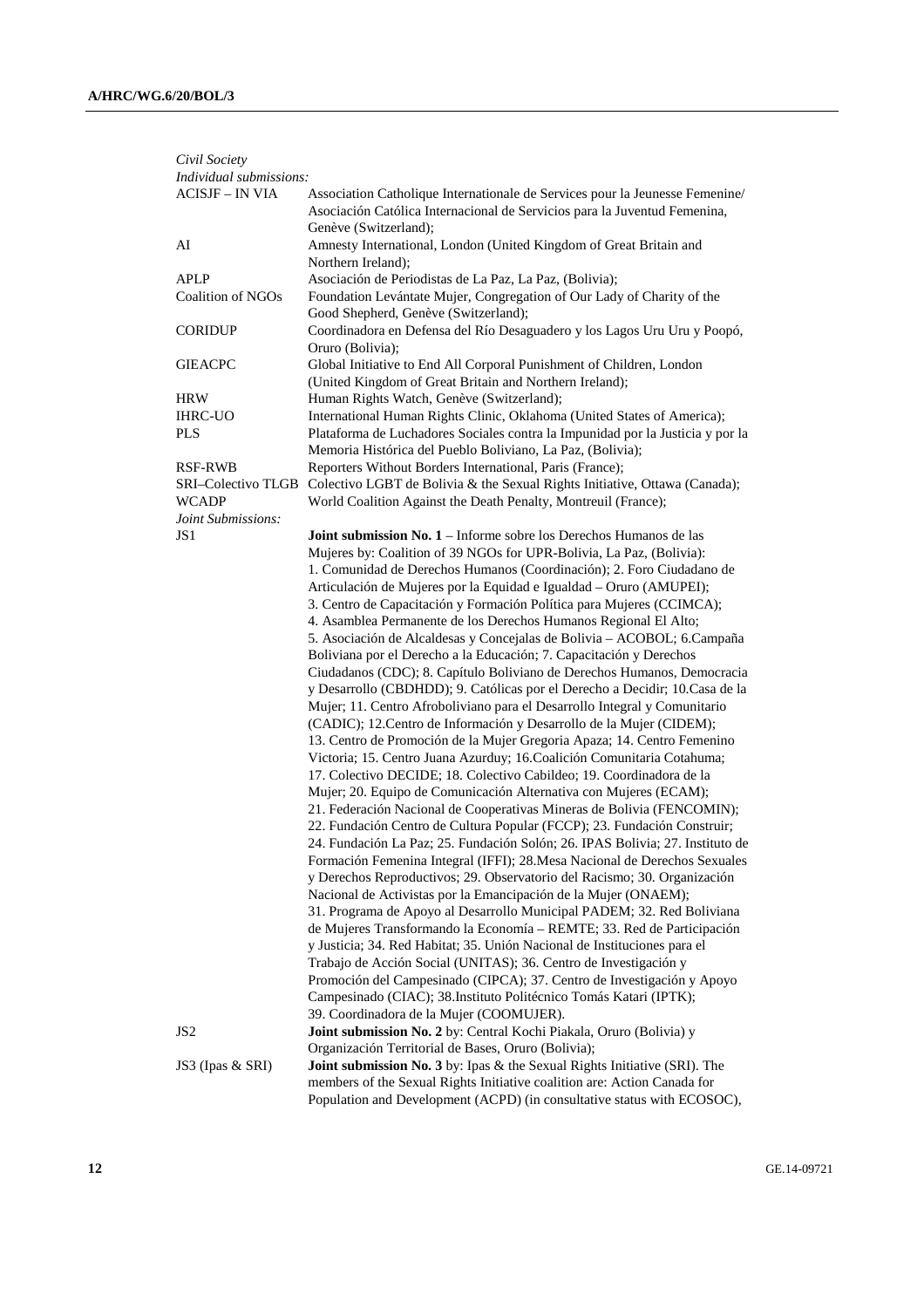Akahatá – Equipo de Trabajo en Sexualidades y Géneros, Coalition of African Lesbians (CAL), Creating Resources for Empowerment in Action (CREA; India), Federation for Women and Family Planning (Poland) (in consultative status with ECOSOC), Egyptian Initiative for Personal Rights (EIPR), Ottawa (Canada);

JS4 **Joint submission No. 4** – Informe sobre los Derechos Humanos de Niñas, Niños y Adolescentes – by Coalición de 27 organizaciones de la sociedad civil/ONG presentes en Bolivia: Comunidad de Derechos Humanos (Coordinación); Asamblea Permanente de Derechos Humanos de Pando; Asociación Colmena Juvenil; Asociación de Mujeres Profesionales de Potosí; Asociación de Residentes y Refugiados Peruanos en Bolivia (ARPEBOL); Canadian Feed The Children – Bolivia; Capitulo Boliviano de Derechos Humanos Democracia y desarrollo ( CBDHDD); Casa de la Mujer – Santa Cruz; Católicas por el Derecho a Decidir; Centro Afroboliviano para el Desarrollo Integral y Comunitario (CADIC); Centro de Investigación para el Desarrollo Socioeconómico (CEINDES); CIES, Salud Sexual Salud Reproductiva; Coalición Boliviana por los Derechos de las Niñas, Niños y Adolescentes; Colectivo Decide; Defensa de Niñas y Niños Internacional (DNI); Eco Jóvenes; Foro Indígena; Fundación Colectivo Cabildeo; Junta Vecinal de Oruro FEJUVE; Asociación de Instituciones de Promoción y Educación (red AIPE); Mesa Nacional de Derechos Sexuales y Derechos Reproductivos; Misión Adalum; Observatorio del Racismo; Plan Internacional; Save The Children; Terre Des Hommes. Holanda; Visión Mundial Bolivia, La Paz, (Bolivia);

JS5 **Joint submission No. 5** by: Coalicion AGUA CON VIDA – coalición de organizaciones sociales de base, La Paz, (Bolivia);

JS6 – Coalición DH **Joint submission No. 6** – Informe de la Coalicion de ONGs-Bolivia by: – Coordinación: Comunidad de Derechos Humanos; Asamblea Permanente de Derechos Humanos de Bolivia y Capítulo Boliviano de Derechos Humanos, Democracia y Desarrollo con la participación de 253 organizaciones: DEPARTAMENTO DE LA PAZ: 1. Acción Internacional por la Salud Bolivia (AIS Bolivia); 2. Agrónomos y Veterinarios sin Fronteras; 3. Agua Sustentable; 4. Articulación de Mujeres por la Equidad y la Igualdad (AMUPEI); 5. Asamblea Permanente de Derechos Humanos de Bolivia; 6.Asamblea Permanente de Derechos Humanos La Paz; 7. Asamblea Permanente de los Derechos Humanos Regional El Alto; 8. Asociación Civil de Desarrollo Social y Promoción Cultura (ADESPROC-Libertad); 9. Asociación Colmena Juvenil; 10. Asociación de Alcaldesas y Concejalas de Bolivia – ACOBO; 11.Asociación de Instituciones de Promoción y Educación (AIPE); 12.Asociación de Residentes y Refugiados Peruanos en Bolivia (ARPEBOL); 13. Campaña Boliviana por el Derecho a la Educación; 14. Canadian Feed The Children – Bolivia; 15. Capacitación y Derechos Ciudadanos (CDC); 16.Capítulo Boliviano de Derechos Humanos, Democracia y Desarrollo (CBDHDD); 17. Católicas por el Derecho a Decidir – Bolivia; 18.Centro Afroboliviano para el Desarrollo Integral y Comunitario (CADIC); 19. Centro de Cultura Popular (AMAZ-CCP); 20. Centro de Estudios Jurídicos e Investigación Social (CEJIS); 21. Centro de Estudios para el Desarrollo Laboral y Agrario (CEDLA); 22. Centro de Información y Desarrollo de la Mujer (CIDEM); 23. Centro de Investigación para el Desarrollo Socioeconómico (CEINDES); 24. Centro de Orientación Socio Legal para Adultos Mayores (COSLAM); 25. Centro de Promoción de la Mujer Gregoria Apaza (CPMGA); 26. Centro Femenino Victoria M; 27. Centro Juana Azurduy; 28. CIES Salud Sexual y Salud Reproductiva; 29. Coalición Boliviana por los Derechos de las Niñas, Niños y Adolescentes; 30. Coalición Comunitaria Cotahuma; 31. Colectivo DECIDE; 32. Comunidad de Derechos Humanos; 33. Confederación de Trabajadores en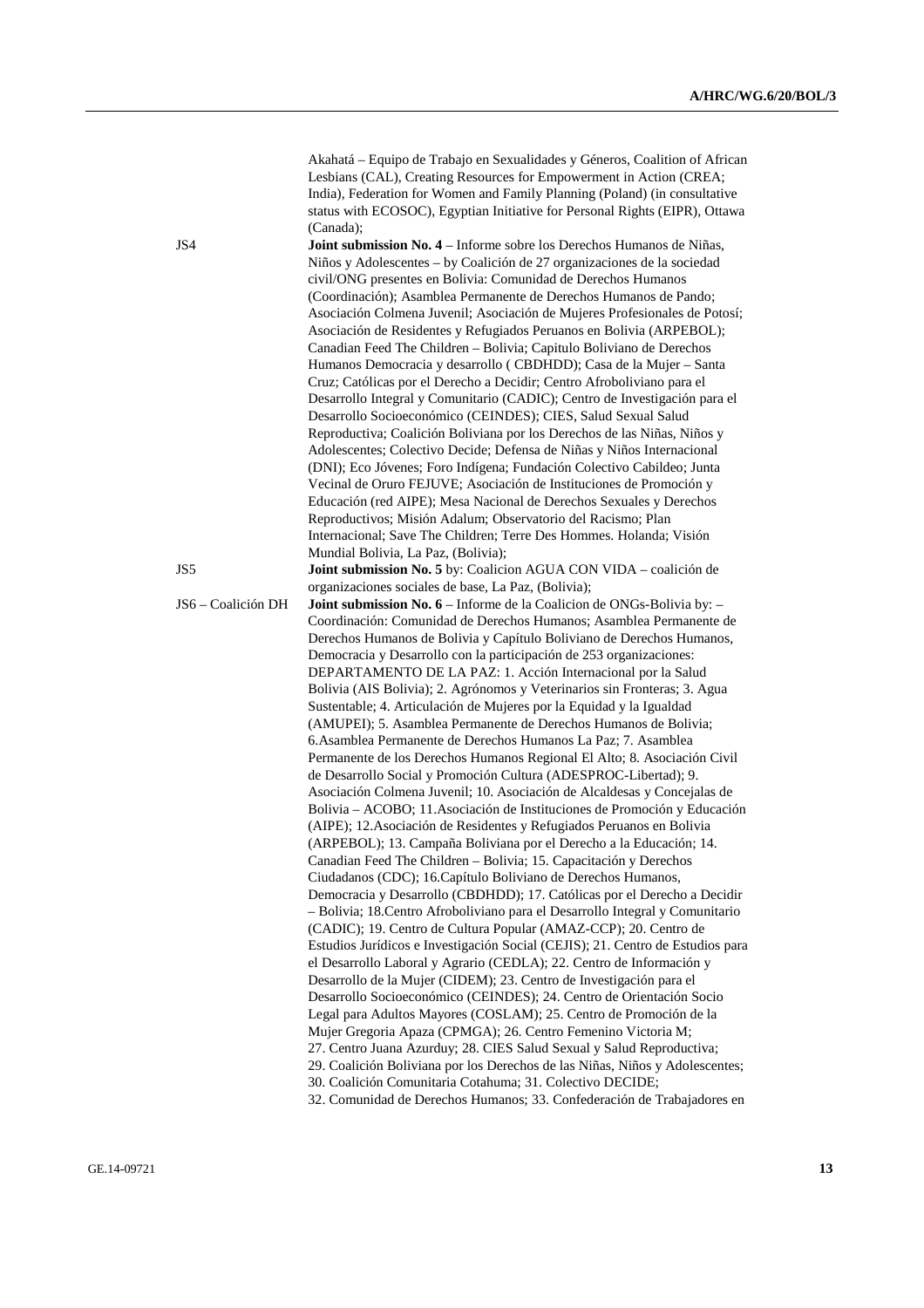Salud de Bolivia; 34. Coordinadora de la Mujer; 35. Defensa de Niñas y Niños Internacional (DNI); 36.ECO JOVENES; 37. Federación Nacional de Cooperativas Mineras de Bolivia (FENCOMIN); 38. Foro Boliviano sobre Medio Ambiente y Desarrollo (FOBOMADE); 39. Foro Indígena; 40. Fundación Centro de Cultura Popular (FCCP); 41. Fundación Colectivo Cabildeo; 42. Fundación Construir; 43. Fundación Jubileo; 44. Fundación La Paz; 45. Fundación Solón; 46. Fundación Tierra; 47. Institutito Politécnico Tomás Katari (IPTK); 48. Instituto de Investigación sobre las secuelas de la Tortura y la Violencia Estatal (ITEI); 49. IPAS Bolivia; 50. Liga de Defensa del Medio Ambiente (LIDEMA); 51. Mesa Nacional de Derechos Sexuales y Derechos Reproductivos; 52. Misión Adulam; 53. Observatorio del Racismo; 54. Organización Nacional de Activistas por la Emancipación de la Mujer (ONAEM); 55. Programa de Apoyo al Desarrollo Municipal PADEM; 56. Red Bol; 57. Red Boliviana de Mujeres Transformando la Economía – REMTE; 58. Red de Lucha Contra la Violencia en Razón de Género y Generacional; 59. Red de Participación y Justicia; 60. Red Habitad; 61. SaveThe Children – Bolivia; 62. Terre Des Hommes. Holanda; 63. Unión Nacional de Instituciones para el Trabajo de Acción Social (UNITAS); 64. Visión Mundial – Bolivia. DEPARTAMENTO DE SANTA CRUZ; 65. Asamblea Permanente de Derechos Humanos de Santa Cruz; 66. Asociación de Personas con Discapacidad – Cotoca; 67. Asociación de Personas con Discapacidad – Pailón; 68.Asociación de Personas con Discapacidad – Santa Cruz; 69. Colectivo Rebeldía; 70.Defensa de Niñas y Niños Internacional – Santa Cruz (DNI-SC); 71. Desafió – Santa Cruz; 72. Epua Kuñatay – Santa Cruz; 73. Foro Vecinal – Santa Cruz; 74. Manos para el Mundo; 75. Paz y Esperanza – Santa Cruz; 76. Plataforma de Lucha Contra la violencia – Santa Cruz; 77. Radio Alternativa – Santa Cruz; 78. Radio Santa Cruz; 79. Red Nacional Niños de la Calle – Santa Cruz. DEPARTAMENTO DE COCHABAMBA; 80. Asamblea Permanente de Derechos Humanos Cochabamba-A.P.D.H-C; 81. Asociación Cochabambina de la Tercera Edad; 82. Ayllus de Cochabamba; 83. Centro Cuarto Intermedio – CCI; 84.Centro una Brisa de Esperanza – CUBE; 85. CIES – Cochabamba; 86. Comisión Interinstitucional De Derechos Humanos Cochabamba – C.I.D.H.C.; 87. Comité de Diversidades Sexuales y Genéricas de Cochabamba – DSG; 88. Defensa de Niñas y Niños Internacional – Cochabamba (DNI-CBBA); 89. Federación Cochabambina de personas con discapacidad – FECOPDIS; 90. Federación Pequeños Comerciantes – Cochabamba; 91. Fundación Uramanta; 92. INFANTE – Cochabamba; 93. Movimiento Franciscano "Justicia y Paz" Bolivia; 94. Oficina Jurídica para la Mujer; 95. Plataforma de Mujeres por la Ciudadanía y la Equidad – PMCE; 96. Programas País – Cochabamba; 97. Red de Mujeres Emprendedoras; 98. RED-TREBOL. DEPARTAMENTO DE TARIJA: 99.Aldeas Infantiles SOS – Tarija; 100. Articulación de Mujeres por la Equidad y la Igualdad – Tarija (AMUPEI); 101. Asamblea Permanente de Derechos Humanos de Tarija; 102. Centro de Capacitación e Investigación de la Mujer Campesina de Tarija (CCIMCAT); 103. Centro de Estudios Regionales y Desarrollo de Tarija (CERDET); 104. CIES – Tarija; 105. Colectivo TLGB Que Churo; 106. Comunicadores Populares ECAM; 107. Federación de estudiantes de secundaria Tarija; 108. Federación de Personas con discapacidad de Tarija; 109. Federación de Personas con Discapacidad Tarija; 110. Fundación Amanecer – Tarija; 111. Junta de Distrito – Tarija; 112. Junta Departamental de pe Padres –Tarija; 113. Junta Distrital de Padres y Madres de Familia – Tarija; 114. Mujeres en Acción; 115. Mujeres Profesionales –Tarija; 116. Organización de Productores de Tarija (OPTAR). 117. Organización Nacional de Activistas por la Emancipación de la Mujer Tarija (ONAEM-TAR); 118. Pastoral Social Fátima; 119. Pastoral Social Virgen de Fátima –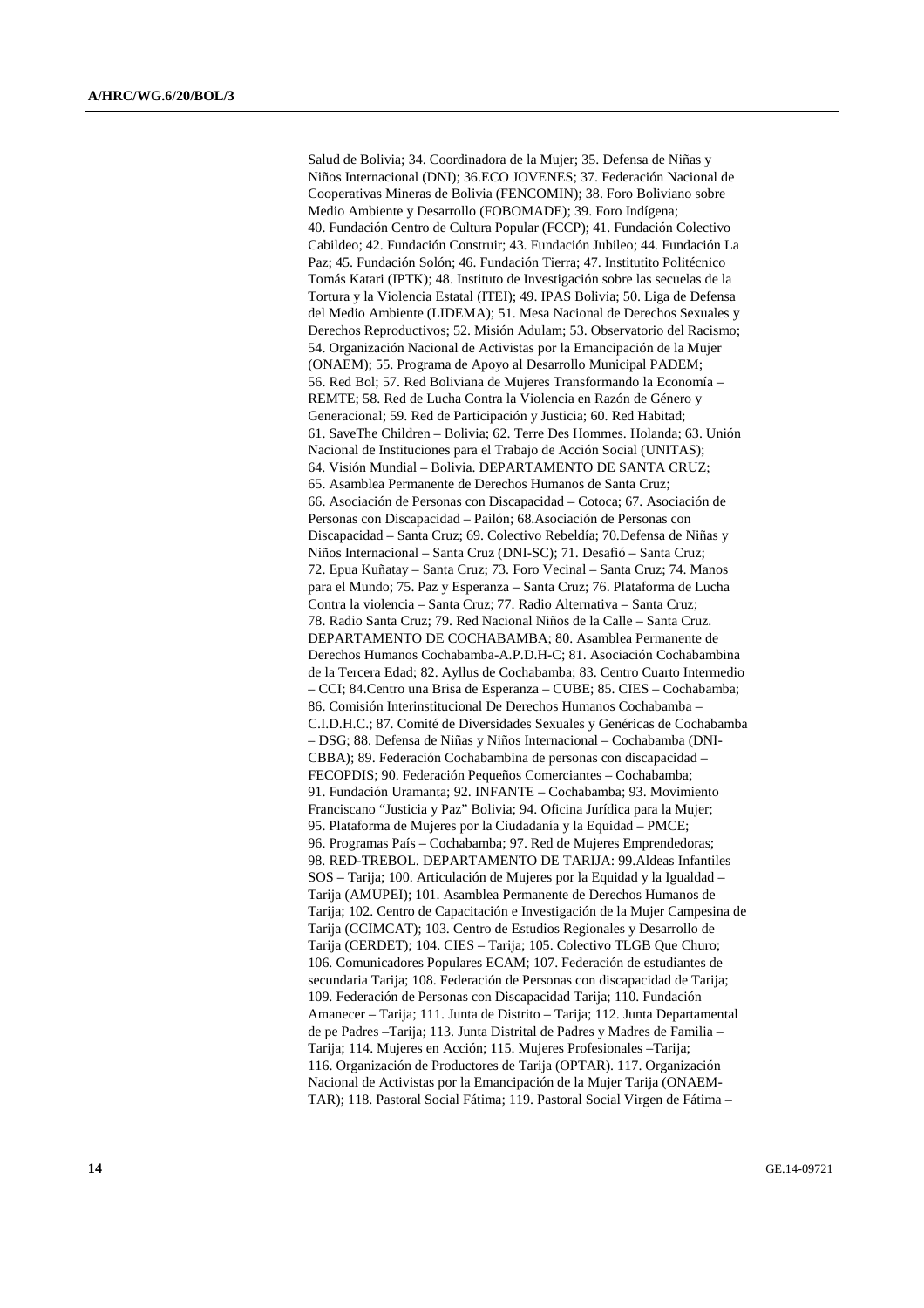Tarija; 120. Plataforma de Mujeres de Tarija; 121. Red de Mujeres – Tarija; 122. Red de Organizaciones Juveniles – Tarija; 123. Trabajadoras del Hogar Tarija; 124. Trabajadores del Programa de Empleo Urgente Productivo – Tarija (PEUP); 125. Visión Mundial – Tarija; 126. Vivo en Positivo – Tarija. DEPARTAMENTO DE PANDO; 127. Asamblea Permanente de Derechos Humanos de Pando; 128. Asociación de Deporte Integrado de Personas con Discapacidad – Pando; 129. Asociación de Personas Con Discapacidad de Pando (ASPEDICAPAN); 130. Asociación de Sordos – Pando (ASORPANDO); 131. Asociación del Adulto Mayor – Pando; 132. Central Indígena de Mujeres Amazónicas de Pando (CIMAP); 133. Centro de Educación Especia – Pando; 134. Centro de Investigación y Promoción del Campesinado – Pando (CIPCA); 135. Comité de Personas con Discapacidad – Pando (CODEPEDIS); 136. Federación del Adulto Mayor-Pando; 137. Instituto Boliviano de la Ceguera – Tukuy Pacha (IBC-Pando); 138. Instituto Nacional de Innovación Agropecuaria y Forestal – Pando (INIAF); 139. Organización de Mujeres Balquirias. DEPARTAMENTO DEL BENI: 140. Activistas por los Derechos Humanos CIMAYAL – BENI; 141. Asamblea Permanente de Derechos Humanos del Beni; 142. Asociación de No Videntes; 143. Asociación de Sordos del Bien (ASORBENI); 144. Central de Mujeres Indígenas del Beni (CMIB); 145. Central de Pueblos Edénicos del Beni (CPEM-B); 146. Central De Pueblos Indígenas del Beni (CPIB); 147. Centro Artesanal San Antonio; 148. Concejo departamental de Personas con Discapacidad del Beni (CODEPEDIS Beni); 149. Coordinadora de la Mujer Beni (COOMUJER –BENI); 150. Escuela Superior de Formación de Maestros; 151. Federación Beniana de Personas con Discapacidad; 152. Federación de Trabajadoras en Educación del Beni; 153. Federación de Trabajadoras en Salud Pública del Beni; 154. Federación de Trabajadores por Cuenta Propia del Beni; 155. Fundación para el Desarrollo Participativo Comunitario – Beni; 156. Instituto para el Desarrollo Humano del Beni (IDH – Beni); 157. Junta de Vecinos 6 de Agosto; 158. Junta de Vecinos Okinawa; 159. Psicólogos sin Fronteras Beni; 160. Red de Jóvenes Tú Decides; 161. Sindicato de Trabajadoras del Hogar Germán Busch; 162. Sindicato de Trabajadoras del Hogar Las Amigas; 163. Sindicato de Trabajadoras del Hogar Pedro Ignacio Muiba; 164. Sub Central Territorio Indígena y Parque Nacional Isiboro-Secure (TIPNIS); 165. Tribunal Disciplinario de la Central De Pueblos Indígenas del Beni (CPIB). DEPARTAMENTO DE CHUQUISACA; 166. Articulación De Mujeres Por La Equidad E Igualdad – AMUPEI; 167. Asamblea Permanente de Derechos Humanos de Chuquisaca (A.P.D.H.CH.); 167. Asociación Ángeles con Esperanza; 169. Asociación de Intérpretes de Lenguaje de Señas – Sucre; 170. Asociación de Mujeres Adultas Mayores de Chuquisaca (ASAMACH); 171. Asociación de Personas con Discapacidad Física Nueva Esperanza; 172. Asociación De Sordos De Chuquisaca (ASORCH); 173. Centro Cultural Kuska – Sucre; 174. Centro de Estudios y Apoyo al Desarrollo Local (CEADL); 175. Centro de Mujeres Ocuri; 176.Centro Juana Azurduy; 177. Colectivo Feministas Callejeras; 178. Comunidad ALLINKAUSAY TUKUYPAJ; 179. CONSORCIO BOLIVIANO DE JUVENTUDES (COMBOJUV); 180. Deporte Integrado de personas con Discapacidad – Sucre; 181. Federación de Juntas Vecinales de Sucre (FEJUVE Sucre); 182. FEDERACION DEPARTAMENTAL DE LAS PERSONAS CON DISCAPACIDAD CHUQUISACA; 183. Fundación Tierra – Sucre; 184. Fundación Unir – Sucre; 185. Huellas; 186. INSTITUTO POLITECNICO TOMAS KATARI – IPTK; 187. Jóvenes Buscando un Mejor Futuro (JBUMF); 188. Líder ONG; 189. Nación Qhara Qhara Suyo; 190. Nueva Esperanza; 191. Observatorio de Derechos Humanos; 192. PDF CU; 193. Programa Nina; 194. Proyecto Integral de Desarrollo – PROINDES; 195. Radio Tomas Katari de América; 196. REALIDADES; 197. Red de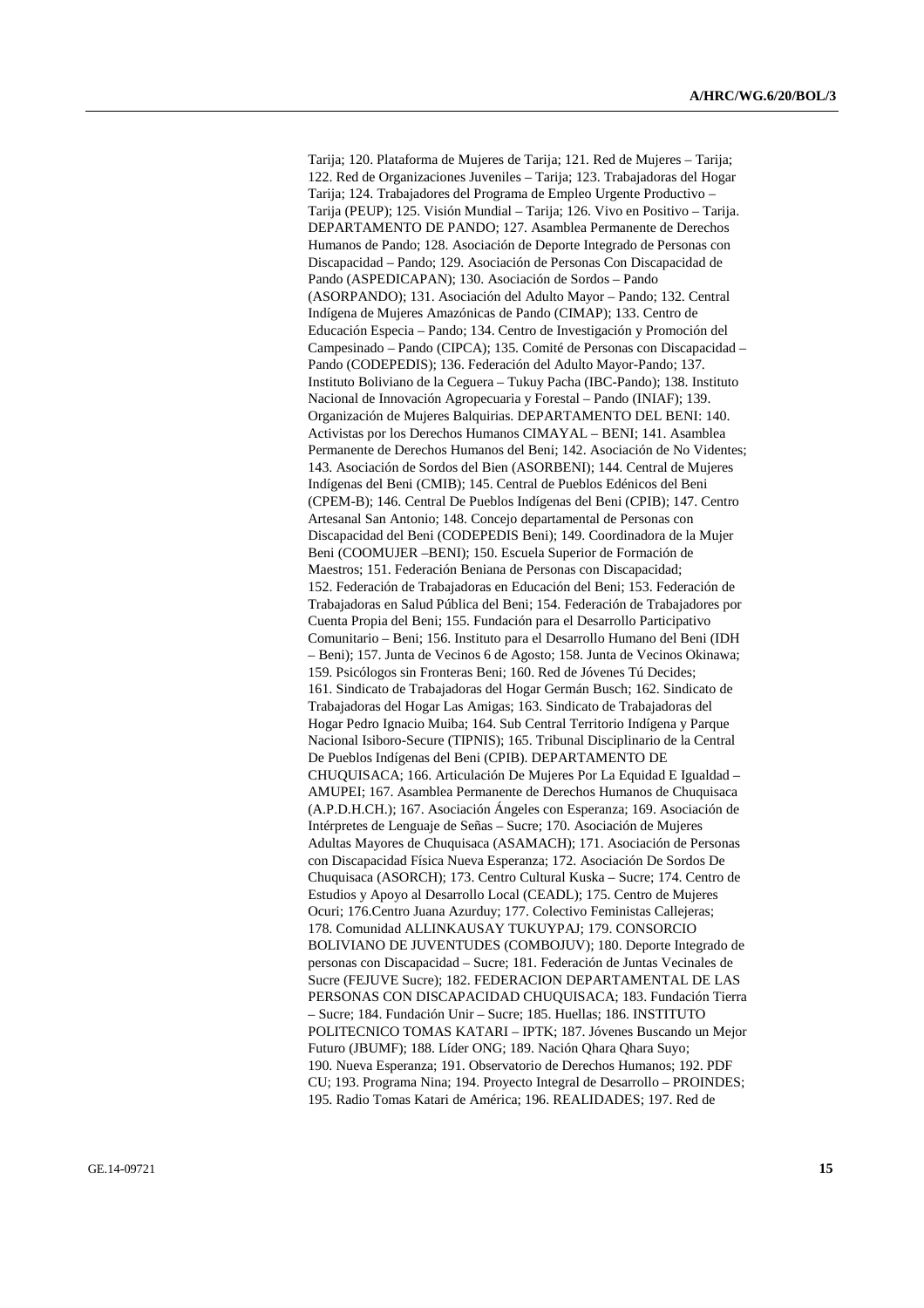|     | Lucha Contra la Violencia de Género Generacional; 198. Sociedad Científica<br>Estudiantes de Derecho. DEPARTAMENTO DE ORURO; 19. Asamblea              |
|-----|--------------------------------------------------------------------------------------------------------------------------------------------------------|
|     | Permanente de Derechos Humanos - Oruro (APDH - OR) 200. Asociación<br>Civil Equidad T.L.G.B. Oruro; 201. Asociación Comunitaria Distrito 3,            |
|     | Oruro; 202. Asociación Comunitaria Distrito 1, Oruro; 203. Asociación                                                                                  |
|     | Departamental del Adulto Mayor de Oruro; 204. Asociación Nacional del                                                                                  |
|     | Adulto Mayor de Bolivia; 205. Centro de Capacitación y Formación Política                                                                              |
|     | para Mujeres (CCIMCA); 206. Centro de Investigación Educativo y de                                                                                     |
|     | Servicios Oruro; 207. CIES - Oruro; 208. Comité Ejecutivo Foro Ciudadano                                                                               |
|     | (AMUPEI "EBA"); 209. COMUNIDAD SORA (Provincia Dalence - Oruro);                                                                                       |
|     | 210. Consejo Consultivo Foro Ciudadano AMUPEI "EBA"; 211. Consultorio                                                                                  |
|     | Jurídico Integral para la Mujer; 212. Diversidad de Genero Unidos Oruro;                                                                               |
|     | 213. Federación de Juntas Vecinales, Juventudes - Oruro (FEDJUVE                                                                                       |
|     | JUVENTUDES); 214. Federación Departamental de Discapacidad - Oruro                                                                                     |
|     | (FEDEPDIS Oruro); 215. Federación Departamental de Trabajadores<br>Gremiales de Oruro; 216. FORO - AMUPEI EBA; 217. Fraternidad Cristiana              |
|     | de Personas con Discapacidad - Oruro (FRATER Oruro); 218. Fundación                                                                                    |
|     | Levántate Mujer; 219. Junta de Vecinos del Distrito 3 de Oruro; 220. Junta de                                                                          |
|     | Vecinos Plan 500 – Oruro; 221. Magisterio Huanuni; 222. Organización de                                                                                |
|     | Mujeres Bartolina Sisa - Oruro; 223. Organización Nacional de Activistas por                                                                           |
|     | la Emancipación de la Mujer - Oruro (ONAEM); 224. Sindicato de                                                                                         |
|     | Trabajadoras del Hogar Oruro (SINTRAHOR); 225. Unión Departamental del                                                                                 |
|     | Adulto Mayor UDAM; 226. Universidad Privada Abierta Latinoamericana.                                                                                   |
|     | DEPARTAMENTO DE POTOSÍ: 227. Asamblea Feminista Comunitaria;                                                                                           |
|     | 228. Asamblea Permanente de Derechos Humanos de Potosí; 229. Asociación<br>de Esposas de Policías; 230. Asociación de Mujeres Profesionales de Potosí; |
|     | 231. Asociación Nacional de Suboficiales, Sargentos, Clases y Policías                                                                                 |
|     | (ANSSCLAPOL); 232. Centro de Investigación y Apoyo Campesinado -                                                                                       |
|     | Potosí (CIAC); 233. Centro de Orientación Socio Legal para las personas                                                                                |
|     | Adultas Mayores - Potosí (COSLAM); 234. Colectivo "A Mi Manera"                                                                                        |
|     | TLGB; 235. Colectivo Cabildeo - Potosí; 236. Comunidad Paranturi Bartolina                                                                             |
|     | Sisa; 237. Consejo de Adultos Mayores; 238. Contexto; 239. Cooperativa                                                                                 |
|     | Minera San Cristóbal; 240. Deporte Integrado Potosí de Personas con                                                                                    |
|     | Discapacidad; 241. F.D.M.Q.O.P; 242. Federación de Trabajadoras por                                                                                    |
|     | Cuenta Propia - Potosí; 243. Fraternidad Cristiana de Personas con                                                                                     |
|     | Discapacidad - Potosí (FRATER Potosí); 244. Fundación ACLO;<br>245. Fundación Ecológica Rikcharina; 246. MUSUQ ÑAN – Nuevos                            |
|     | Horizontes por un Cambio Social; 247. Nuevo Potosí; 248. Organización                                                                                  |
|     | Nacional de Activistas por la Emancipación de la Mujer - Potosí (ONAEM);                                                                               |
|     | 249. Personas con Discapacidad Encargadas de la Vigilancia del Parque                                                                                  |
|     | Vehicular; 250. Sindicato de Trabajadoras del Hogar de Potosí; 251. Sociedad                                                                           |
|     | Unión Potosí; 252. Universidad Autónoma Tomás Frías; 253. Vida                                                                                         |
|     | Independiente;                                                                                                                                         |
| JS7 | Joint submission No. 7 by: CIDOB-CONAMAQ: Confederación de los                                                                                         |
|     | Pueblos Indígenas de Bolivia (CIDOB) - Consejo Nacional de Ayllus y<br>Markas del Qullasuyu (CONAMAQ), La Paz-Santa Cruz de la Sierra,                 |
|     | (Bolivia);                                                                                                                                             |
| JS8 | Joint submission No. 8 by: Mano Diversa Asociación Civil; Red Trebol -                                                                                 |
|     | Red Nacional de Mujeres Trans de Bolivia; MTN - Mesa de Trabajo Nacional                                                                               |
|     | Asociación Civil; ILGA - International Lesbian and Gay Association, Bolivia;                                                                           |
| JS9 | Joint submission No. 9 by: Fundación Marista de Solidaridad Internacional                                                                              |
|     | (FMSI), Roma (Italia) y Observatorio Infantojuvenil (Universidad Autónoma                                                                              |
|     | Gabriel René Moreno - Facultad de Humanidades), Congregación Marista, Fe                                                                               |
|     | y Alegría Bolivia, Fundación SEPA, Fundación Son de Vida, Fundación                                                                                    |

Hombres Nuevos, Fundación SEMBRAR, Fundación Paz y Esperanza,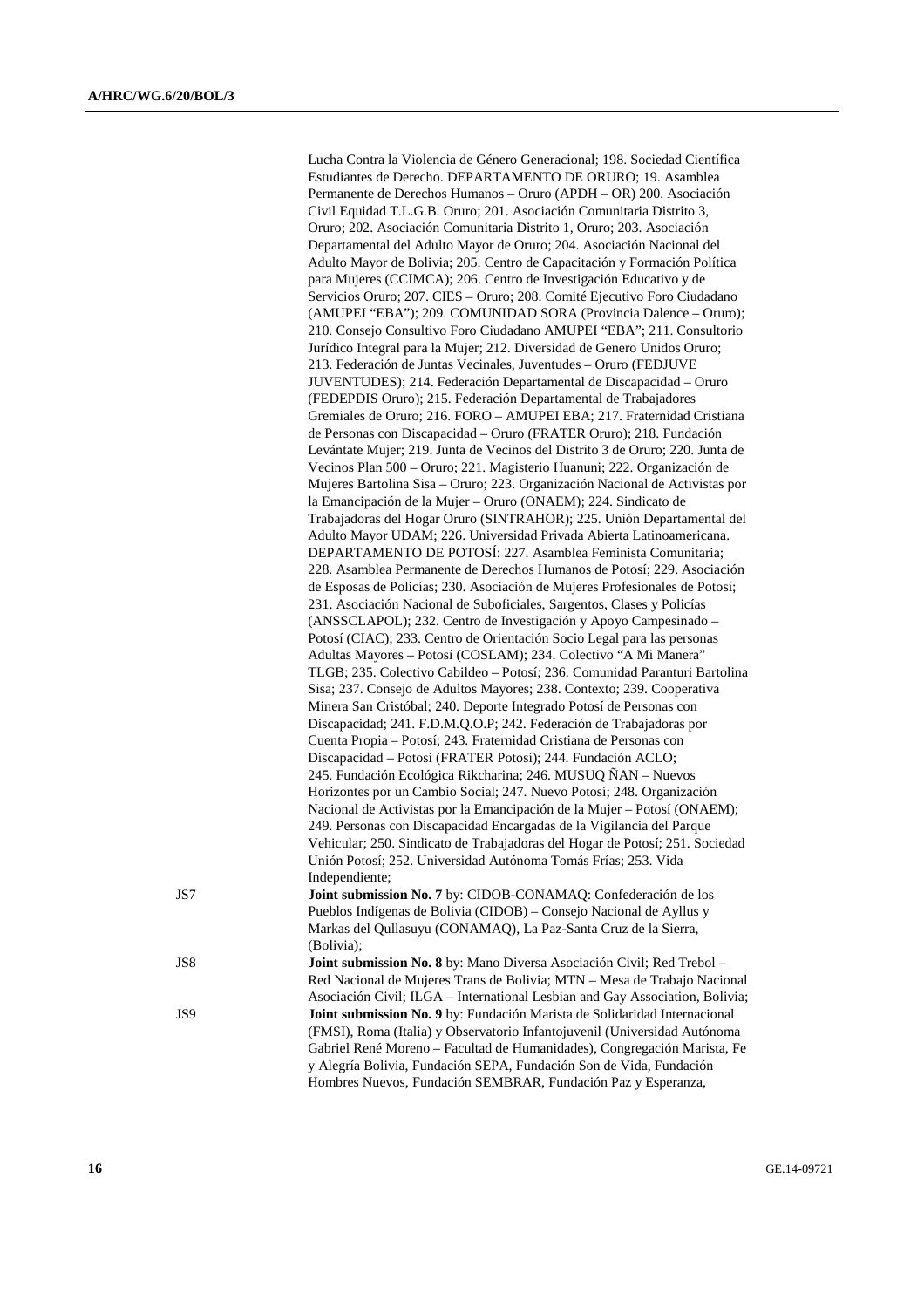|   |                                             | Proyecto Don Bosco, Red Departamental de Protección de la niñez y<br>adolescencia;                                                                      |
|---|---------------------------------------------|---------------------------------------------------------------------------------------------------------------------------------------------------------|
|   | JS 10 (CPTI-IFOR)                           | Joint submission No. 10 by: Conscience and Peace Tax International (CPTI)<br>- International Fellowship of Reconciliation (IFOR), Genève (Switzerland); |
|   | <b>JS</b> 11                                | Joint submission No. 11 by: CIVICUS Johannesburg (South Africa) and                                                                                     |
|   |                                             | Fundación CONSTRUIR, Bolivia;                                                                                                                           |
|   | JS 12                                       | Joint submission No. 12 by: Edmund Rice International, Franciscans                                                                                      |
|   |                                             | International, Therapy and Research Institute on the Effects of Torture and                                                                             |
|   |                                             | State Violence (Instituto de Terapia e Investigación sobre las Secuelas de la                                                                           |
|   |                                             | Tortura y la Violencia Estatal), Maryknoll Global Concerns Group in Bolivia,                                                                            |
|   |                                             | VIVAT International, Cochabamba/New York/Geneva;                                                                                                        |
|   | National human rights institution $(s)$ :   |                                                                                                                                                         |
|   | <b>DPB</b>                                  | Defensoría del Pueblo, La Paz, (Bolivia);*                                                                                                              |
|   | Regional intergovernmental organization(s): |                                                                                                                                                         |
|   | <b>IACHR-OAS</b>                            | Inter-American Commission on Human Rights - Organization of American                                                                                    |
|   |                                             | States, Washington, D.C. (United States of America).                                                                                                    |
|   |                                             | The following abbreviations have been used in the present document:                                                                                     |
|   | <b>ICERD</b>                                | International Convention on the Elimination of All Forms of Racial                                                                                      |
|   |                                             | Discrimination                                                                                                                                          |
|   | <b>ICESCR</b>                               | International Covenant on Economic, Social and Cultural Rights                                                                                          |
|   | <b>OP-ICESCR</b>                            | Optional Protocol to ICESCR                                                                                                                             |
|   | <b>ICCPR</b>                                | International Covenant on Civil and Political Rights                                                                                                    |
|   | <b>ICCPR-OP1</b>                            | Optional Protocol to ICCPR                                                                                                                              |
|   | <b>ICCPR-OP 2</b>                           | Second Optional Protocol to ICCPR, aiming at the abolition of the death<br>penalty                                                                      |
|   | <b>CEDAW</b>                                | Convention on the Elimination of All Forms of Discrimination against<br>Women                                                                           |
|   | <b>OP-CEDAW</b>                             | Optional Protocol to CEDAW                                                                                                                              |
|   | <b>CAT</b>                                  | Convention against Torture and Other Cruel, Inhuman or Degrading                                                                                        |
|   |                                             | <b>Treatment or Punishment</b>                                                                                                                          |
|   | OP-CAT                                      | Optional Protocol to CAT                                                                                                                                |
|   | <b>CRC</b>                                  | Convention on the Rights of the Child                                                                                                                   |
|   | OP-CRC-AC                                   | Optional Protocol to CRC on the involvement of children in armed conflict                                                                               |
|   | OP-CRC-SC                                   | Optional Protocol to CRC on the sale of children, child prostitution and child<br>pornography                                                           |
|   | OP-CRC-IC                                   | Optional Protocol to CRC on a communications procedure                                                                                                  |
|   | <b>ICRMW</b>                                | International Convention on the Protection of the Rights of All Migrant                                                                                 |
|   |                                             | Workers and Members of Their Families                                                                                                                   |
|   | <b>CRPD</b>                                 | Convention on the Rights of Persons with Disabilities                                                                                                   |
|   | <b>OP-CRPD</b>                              | <b>Optional Protocol to CRPD</b>                                                                                                                        |
|   | <b>CPED</b>                                 | International Convention for the Protection of All Persons from Enforced<br>Disappearance                                                               |
| 3 |                                             | Reference is made in the present document to the following recommendations (A/HRC/14/7, para.                                                           |

98):

 1. To consider ratifying or acceding to the international human rights instruments to which it is not yet party (Nigeria); to ratify the Second Optional Protocol to the International Covenant on Civil and Political Rights (Switzerland); to consider ratifying, as early as possible, the Optional Protocol to the International Covenant on Economic, Social and Cultural Rights and the Second Protocol thereto (Argentina);

 2. To continue to exercise its right to self-determination and independence and to move forward with its sovereign commitment to positioning its legal system so as to meet the needs of its people, as is already being done (Cuba);

 3. To strengthen its legal framework and mechanism for promoting and protecting the human rights of its population (Lao People's Democratic Republic);

 4. To promote the adoption, on a priority basis, of the draft bill for the prevention and elimination of all forms of discrimination and to consider favourably the criminalization of racial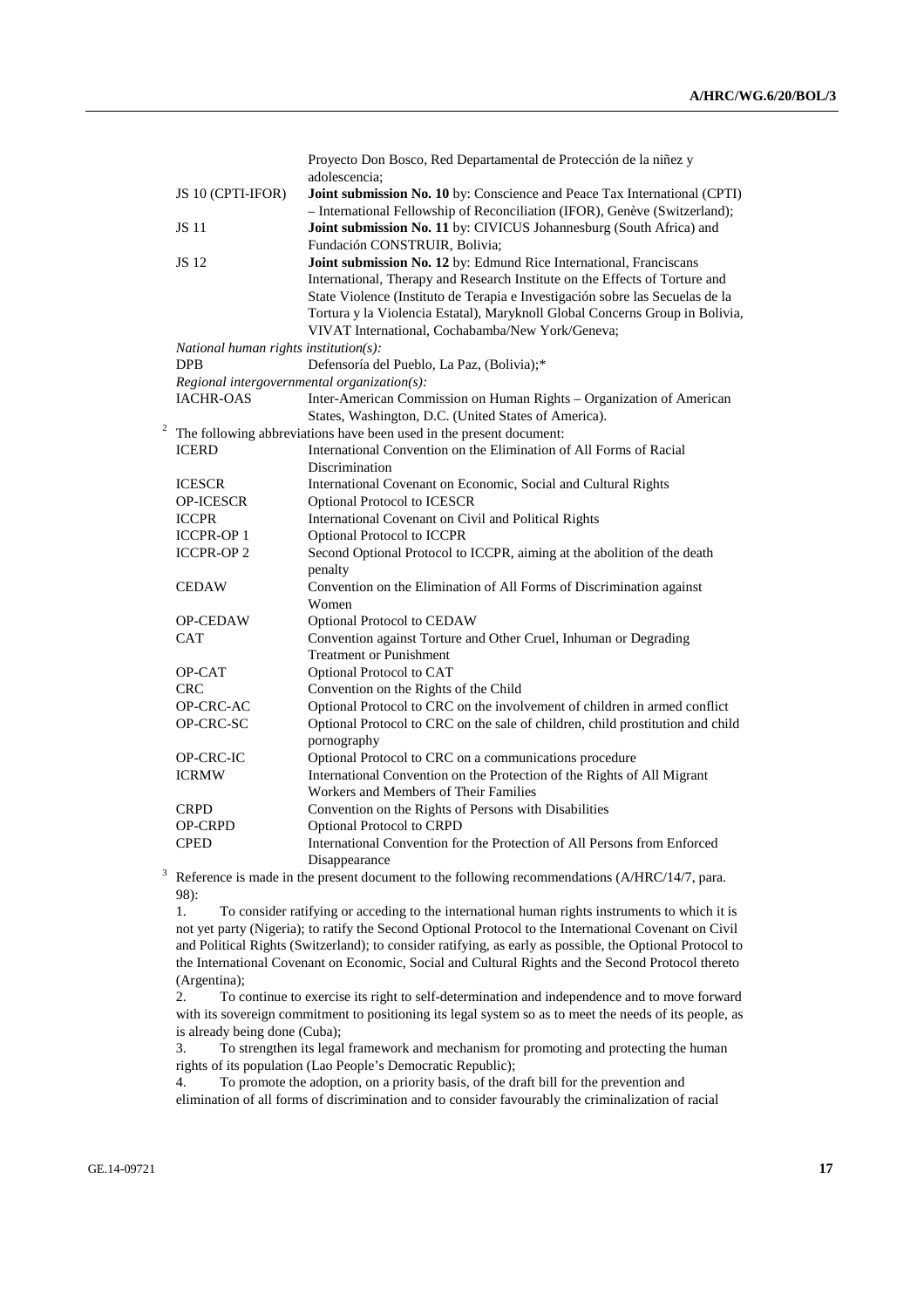discrimination, in keeping with recommendations made by the Committee on the Elimination of Racial Discrimination and other international mechanisms (Mexico); to include the criminalization of all forms of racial discrimination in the draft bill on the elimination of all forms of discrimination, expected to be adopted by the Legislature, as recommended by the Special Rapporteur on indigenous people, the High Commissioner for Human Rights and the United Nations country team, if that has not yet been done (Guatemala);

 5. To strengthen the national mechanisms for the advancement of women so that a gender perspective is reflected, in a cross-cutting manner, as a priority issue in policies and sectoral programmes (Mexico);

 6. To adopt, as early as possible, a comprehensive law against the trafficking in human beings and to adopt the measures necessary to prevent and combat that scourge (Argentina); and to conclude the development of a national strategy for combating the trafficking in persons and their illicit movement (Belarus);

 7. To promulgate, as soon as possible, the new integral law on the sale of children, sexual exploitation and trafficking, and to take concrete and immediate actions to strengthen the National Council against Human Trafficking (Poland);

 8. To continue to implement the policies aimed at guaranteeing the best interests of children and adolescents, and to consider the establishment of a children's ombudsman in that context (Bangladesh); to establish an office of the children's ombudsman (Poland);

 9. To consider the achievement of the human rights goals approved by resolution 9/12 of the Human Rights Council (Brazil) *3*;

10. To strengthen efforts to ensure respect for fundamental human rights (Palestine);

 11. To expand its ongoing policies and programmes in order to consolidate the realization of a Bolivia that is plurinational and based on equality and social justice for all (Cuba);

 12. To initiate sectoral policies taking into account the needs of certain vulnerable groups (Algeria);

 13. To take effective measures and provide funds for the development of standards and policies to meet the needs of the most vulnerable groups in various areas, in particular education, health and housing (Islamic Republic of Iran);

 14. To devote special attention to protecting and promoting the rights of women and children in the processes of developing and implementing national policy (Belarus);

 15. To reinforce the policy of promoting children's rights and the implementation of the Guidelines for the Alternative Care of Children, according to Human Rights Council resolution 11/7 and General Assembly resolution 64/142 (Brazil);

 16. To expeditiously adopt, implement and monitor policies and programmes aimed at combating the sale of children and sexual exploitation and trafficking (Slovakia);

 17. To embark on a clear road map for the swift implementation of the legislation and regulatory framework for the new Constitution so that it can make progress with regard to economic, social and cultural rights and to achieve the Millennium Development Goal related to poverty reduction (Syrian Arab Republic);

 18. To continue to cooperate with the United Nations and other international organizations to strengthen human rights in Bolivia (Lao People's Democratic Republic);

 19. To extend a standing invitation to all special procedures (Brazil); to consent, as early as possible, to all outstanding requests by special procedures to visit Bolivia (Republic of Korea); to respond positively, as soon as possible, to unanswered requests for visits by special procedures rapporteurs (France);

 20. To strengthen the fight against discrimination and violence against women (Brazil); to repeal without delay all legislation that discriminates against women, including discriminatory provisions in its criminal and civil law (Netherlands);

21. To continue efforts to eliminate discrimination against indigenous peoples (Azerbaijan);

 22. To continue its work to eliminate discrimination against women and children among indigenous peoples (Kyrgyzstan);

 23. To continue to move forward in implementing programmes and measures aimed at combating all forms of discrimination (Colombia);

24. To continue to promote equal opportunities and to fight poverty (Angola);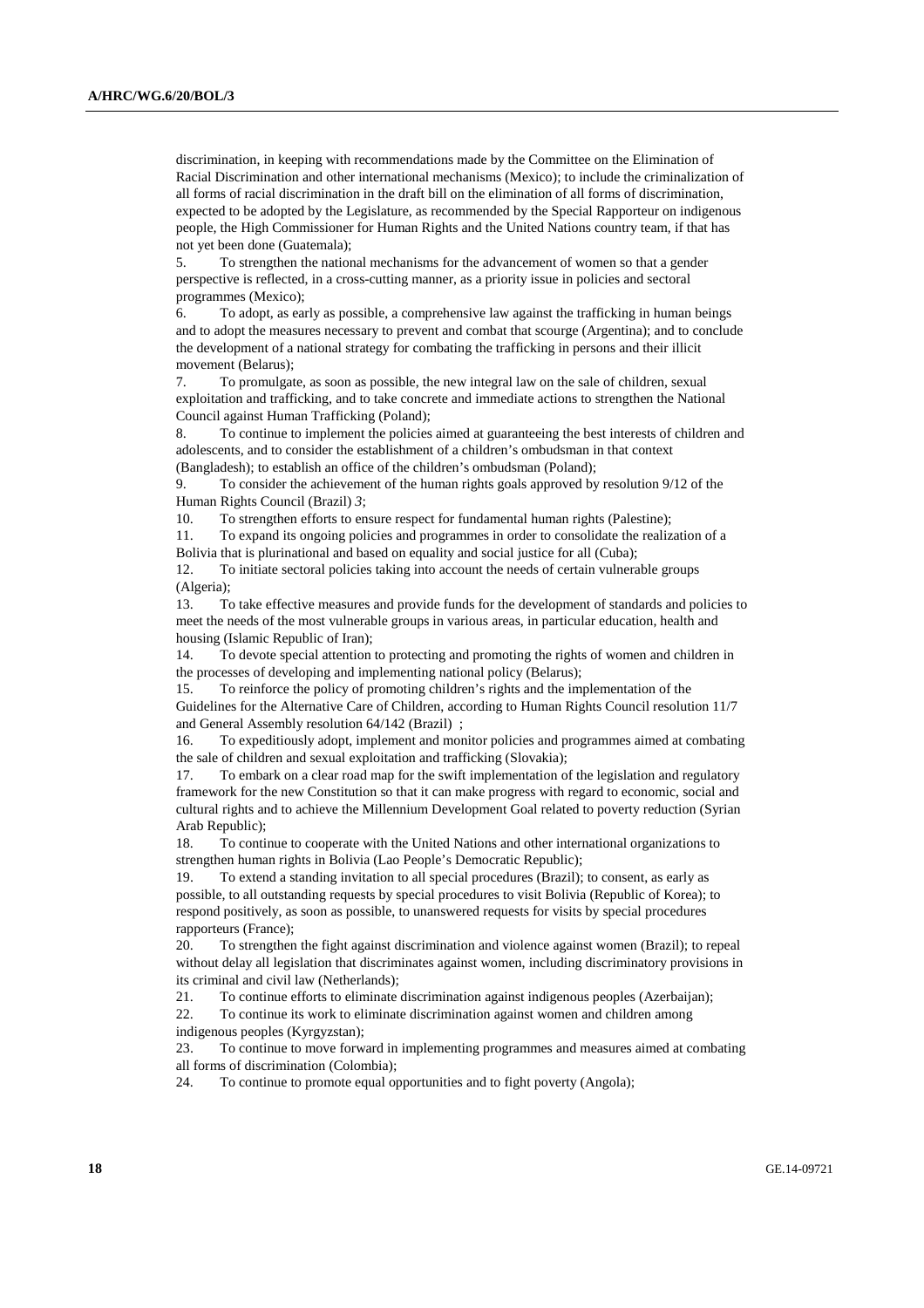25. To continue efforts to ensure equal opportunities for girls and women in terms of education, access to employment, housing and working conditions (Egypt);

 26. To include sexual orientation and gender identity in all laws and initiatives combating discrimination and promoting equality, and to develop public education and sensitivity programmes and make them available, including to police, military, judicial, prison and other authorities (Netherlands);

 27. To amend domestic legislation, in keeping with its international commitments, to include the concept of torture (Argentina);

 28. To improve detention conditions in general, particularly for women and children (Italy); To take concrete measures to prevent prison overcrowding and enhance prison education and training in order to reintegrate inmates into society (Turkey); to intensify efforts to improve the situation in detention centres and prisons, with a special focus on ensuring the separation of juvenile convicts from adult inmates (Slovakia);

 29. To ensure that all children living in detention are accorded special protection, including the nutrition, health and educational services necessary for their proper development (Austria);

 30. To make greater efforts to protect children and women from all forms of abuse, in particular trafficking and domestic violence (Slovenia);

 31. To take specific measures to combat domestic violence against women and children (France); to take all measures necessary to eradicate gender violence, including the classification of femicide and its adequate penalization (Netherlands); to take further measures to put an end to violence against women (Azerbaijan);

 32. To create a unified data register on violence against women, as well as norms to address the murder of women, and to promulgate Framework Law 810 on Sexual and Reproductive Rights in the country (Spain); to establish a unified registry of cases of violence against women, and to intensify efforts to improve human rights for women (Norway);

 33. To incorporate into the new plans the need for a unified register of cases of violence against women, and to increase efforts to combat that scourge and impunity for those who commit such acts, and in particular to consider criminalizing the crime of femicide (Costa Rica);

 34. To continue to strengthen measures to eliminate all forms of servitude and forced labour, including with international cooperation and assistance, and social programmes aimed at reducing the vulnerability of the victims of that scourge (Mexico); to intensify efforts to eliminate the servitude and forced labour persisting in some parts of the country (Azerbaijan);

 35. To study the possibility of seeking technical assistance in the area of reintegration programmes for exploited children and regarding juvenile justice (Malaysia);

 36. To adopt specific measures to protect boys, girls and adolescents from all violence against them, to eradicate child labour, to combat the exploitation of boys, girls and adolescents and to prohibit all forms of corporal punishment (Costa Rica);

 37. To strengthen measures to abolish servitude and forced labour in the country, with the assistance of the International Labour Organization, and to seek technical assistance in the reintegration of programmes aimed at exploited children, juvenile justice and follow-up to the study on violence against children (Spain); to intensify efforts to combat the manifestation of servitude (Algeria);

 38. To continue to implement protection programmes for girls and boys, in particular to eliminate child labour (Chile); to take effective measures to protect children from exploitative forms of labour and work in hazardous areas (Germany); to urgently adopt and implement measures to address child labour, in particular its exploitative forms (Slovakia);

 39. To accelerate judicial reforms in order to ensure the independence and impartiality of the system and a corruption-free environment (Slovakia); to continue reforms to improve the judicial system (Turkey); to ensure that the judiciary system respects the principle of independence from the executive branch, as well as the rule of law (Slovenia); to guarantee the full independence of the judiciary system, in accordance with relevant international standards (France);

 40. To adopt the measures necessary to ensure the independence of the judicial branch from the executive branch in order to promote the rule of law and guarantee the proper functioning of the Constitutional Court and the Supreme Court (Italy); To delay no longer in appointing members of the highest judicial authorities and to ensure the impartiality of those members (Denmark); to end the paralysis of the Constitutional Tribunal by appointing new judges (Germany); to ensure that the draft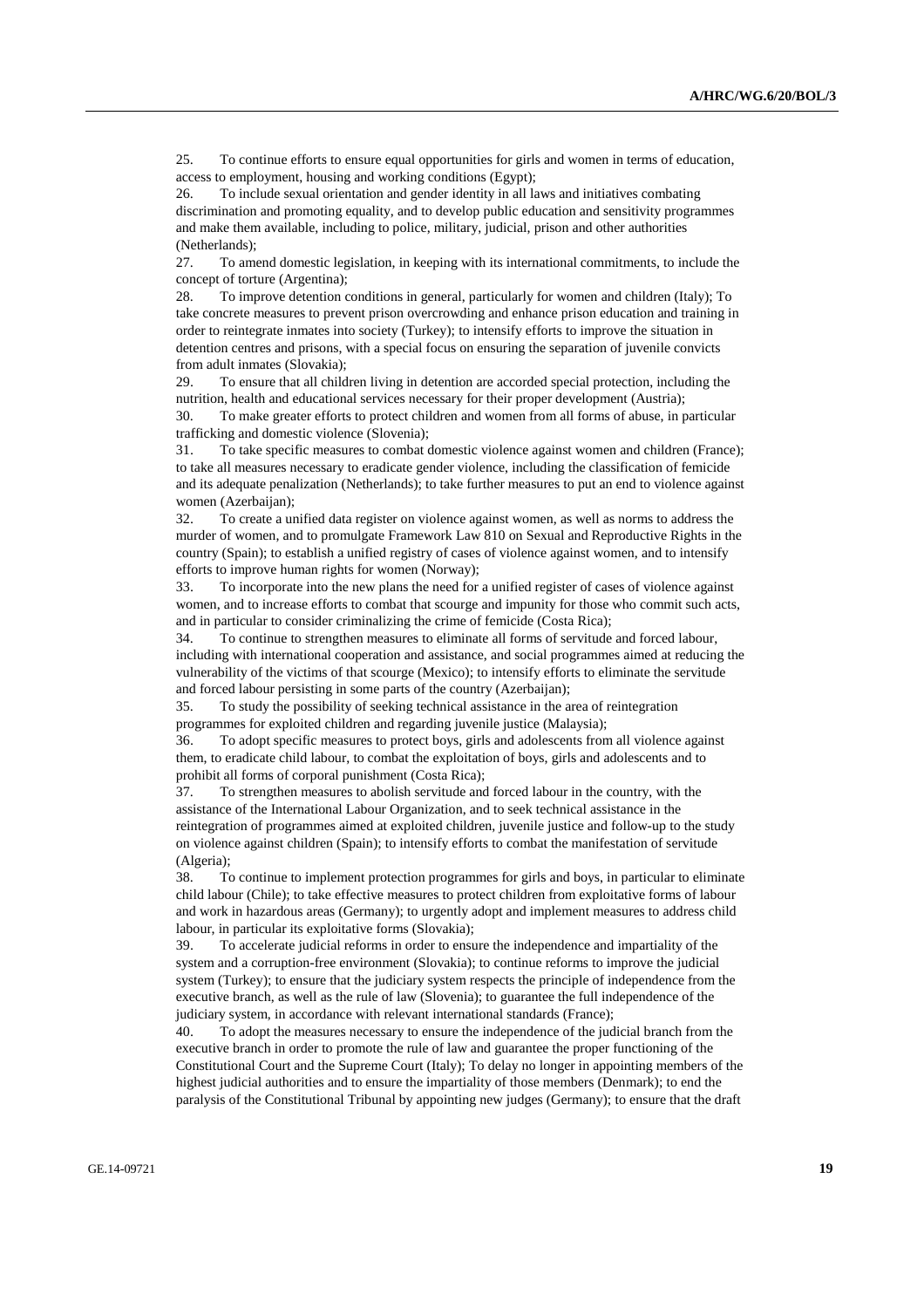electoral law under the new constitution and the process of appointments guarantee the independence of the judiciary (United Kingdom of Great Britain and Northern Ireland);

 41. To consider more comprehensive measures that go beyond the 15 integrated justice services referred to in the national report (Denmark);

 42. To take measures to ensure that the Constitutional Court, which is provided for under the Constitution, becomes functional as soon as possible (Algeria); to promote judicial independence and strengthen the rule of law by ensuring that key institutions such as the Constitutional Tribunal and the Supreme Court operate in a free, fair and transparent manner and serve as an effective and independent check on the executive and legislative branches (United States of America);

 43. To designate members of the Supreme Court and the Constitutional Tribunal who are of proven technical ability and are independent of any external influence (Norway); to identify means by which the Supreme Court and the Constitutional Court can carry out their functions, especially through the designation of members of proven technical ability, moral probity and independence from external influence (Netherlands); to adopt legislation, fill vacancies and provide adequate resources to ensure that institutions such as the judiciary, which play a vital role in protecting and implementing human rights, are independent and effective (Canada);

 44. To promptly adopt effective measures to ensure that the judicial authorities are elected by direct universal suffrage, in order to guarantee the independence and impartiality of the judicial bodies, often represented by members of elite classes as a result of unsound management by previous Governments, which has caused impunity and delays in the area of justice (Nicaragua);

 45. To continue efforts to implement the provisions of the new Constitution in order to ensure that indigenous peoples fully enjoy their rights (Slovenia); to ensure that the implementation of indigenous systems of justice conforms to international human rights standards, including those set out in the Convention on the Elimination of All Forms of Discrimination against Women (Canada);

 46. To take the measures necessary to ensure that the traditional indigenous justice system complies with the provisions of the international human rights treaties that Bolivia has ratified (Netherlands); to ensure that the separation of ordinary and indigenous courts does not contribute to tensions among different communities, but rather promotes inclusion and social stability by, inter alia, bringing the jurisdiction into full conformity with the new Constitution (Austria); to ensure that all judgments and sentences handed down by indigenous courts respect international provisions and, in that regard, to establish an appeals system and an independent monitoring system (Switzerland); 47. To take the measures necessary to make the ordinary justice system effective and independent

of political pressures, devoting particular attention to the problem of violence against women (Switzerland);

 48. To debate thoroughly, in the Plurinational Legislative Assembly, the issue of the right of individuals to appeal in cases addressed by communal courts, before the law on jurisdiction delimitation is adopted and, in that context, to devote particular attention to the contradiction between article 28 of the Procedural Penal Code and article 192.1 of the new Constitution (Finland); 49. To take steps to reduce the use of pre-trial custody, to increase alternatives to imprisonment

and to develop policies to protect the best interests of children with a parent in detention (Austria); 50. To adopt the measures necessary to prevent cases of lynching, in particular through the strengthening of the police and justice sectors (Chile);

 51. To take further measures to bring to justice all perpetrators of abuse in order to eradicate impunity for those who commit human rights violations (Sweden); to expedite impartial investigations into the violent incidents in Santa Cruz and Pando with a view to identifying those responsible and bringing them to justice in a fair trial before an independent court (Austria); to conclude a thorough and impartial judicial investigation into the acts of violence in Pando (United Kingdom);

 52. To thoroughly investigate complaints filed by journalists and to promote good relations with and among media institutions (Norway); to take measures to protect journalists from acts of violence and intimidation (Germany);

 53. To more effectively enforce the criminal penalties for official corruption (United States of America);

 54. To consider making further efforts to train law enforcement officials, judges and police officers in the area of human rights (Egypt);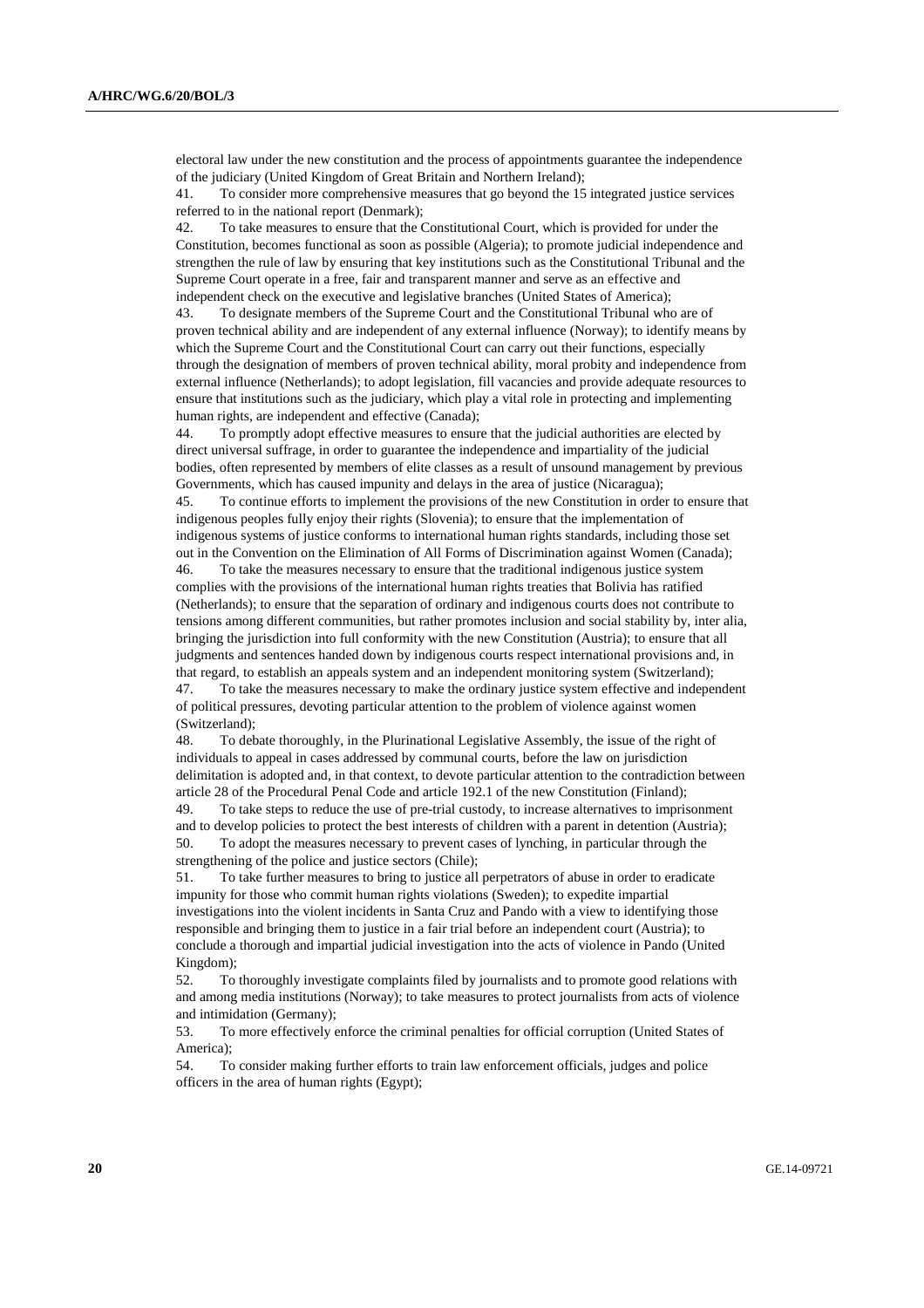55. To fully guarantee freedom of expression, ensuring that regulation in respect of the mass media is carried out in accordance with international human rights instruments (Chile); to robustly support and uphold the universal principle of freedom of expression, recognizing that such freedom is essential to a fully functioning democracy (United States of America); to contribute to an atmosphere supportive of independent and diverse media, including by encouraging all actors, including public officeholders and political actors, to condemn any attempt to intimidate the media and by fully investigating all complaints of media harassment and prosecuting those responsible (Canada);

 56. To develop the new media legislation on the basis of broad consultation with all stakeholders, and to ensure full respect for international standards on human rights (Slovenia);

 57. To approve, as soon as possible, the draft law against assault and gender-based political violence (United Kingdom);

 58. To continue to promote the democratization of mass media through the promotion of bilingualism and the use of media in rural areas (Lebanon);

 59. To study the possibility of formulating national policy on short-, medium- and long-term employment (Malaysia);

 60. To continue to implement its macro-economic and structural policy in such a way as to ensure the enjoyment of human rights, and to achieve dignified living conditions for the entire population of Bolivia (Russian Federation);

 61. To continue to provide technical and financial assistance for the development of agricultural production in the context of the enjoyment of the right to decent food, in particular with support for medium-sized and small enterprises (Russia Federation);

 62. To continue to fight poverty with the support and cooperation of the international community (Bangladesh); to intensify programmes to combat poverty with the assistance of the international community, as needed (Algeria); to strengthen measures to reduce poverty (Azerbaijan); to continue efforts to eliminate poverty (Kyrgyzstan);

 63. To strengthen efforts to eradicate extreme poverty through the amendment of its macroeconomic and structural policies (Islamic Republic of Iran);

 64. To share experiences in the implementation of the Zero Malnutrition Programme and the Juana Azurduy voucher programme, which has reduced the maternal mortality and child malnutrition rates (Bangladesh);

 65. To continue efforts aimed at the broader and more just redistribution of national wealth (Algeria); to adopt the measures necessary to ensure that its social programmes reach the most vulnerable groups of society (Panama);

 66. To continue active cooperation with international organizations on the provision of technical assistance to support people with disabilities (Kyrgyzstan);

To continue to implement programmes for the protection of women's rights, in particular pregnant women, with a view to significantly reducing the maternal and infant mortality rates and the malnutrition rate (Chile); to continue to implement measures to reduce maternal mortality (Turkey); 68. To continue its reforms to improve the level and the quality of social protection, education and health (Belarus);

 69. To take further efforts to ensure that all women enjoy their right to sexual and reproductive health, and to increase access to health services, particularly in rural areas, in order to reduce the incidence of maternal mortality, especially among young, rural and indigenous women (Sweden); to continue to promote the implementation of the pilot project aimed at vaccination against cervical cancer (Colombia);

 70. To continue to make efforts to sustainably increase coverage and benefits under the Bono Juana Azurduy voucher system with a view to reducing levels of maternal and infant mortality and chronic malnutrition among children under the age of 2 (Colombia);

 71. To explore possibilities for further cooperation at the regional and international levels with relevant stakeholders with a view to achieving the Millennium Development Goals related to poverty eradication, nutrition, water and sanitation and environmental sustainability (Malaysia); to seek development assistance from development partners and United Nations specialized agencies in order to find solutions to identified challenges hampering the enjoyment of human rights and the achievement of the Millennium Development Goals (Nigeria); to continue efforts to ensure the implementation of the Millennium Development Goals, in particular by ensuring universal primary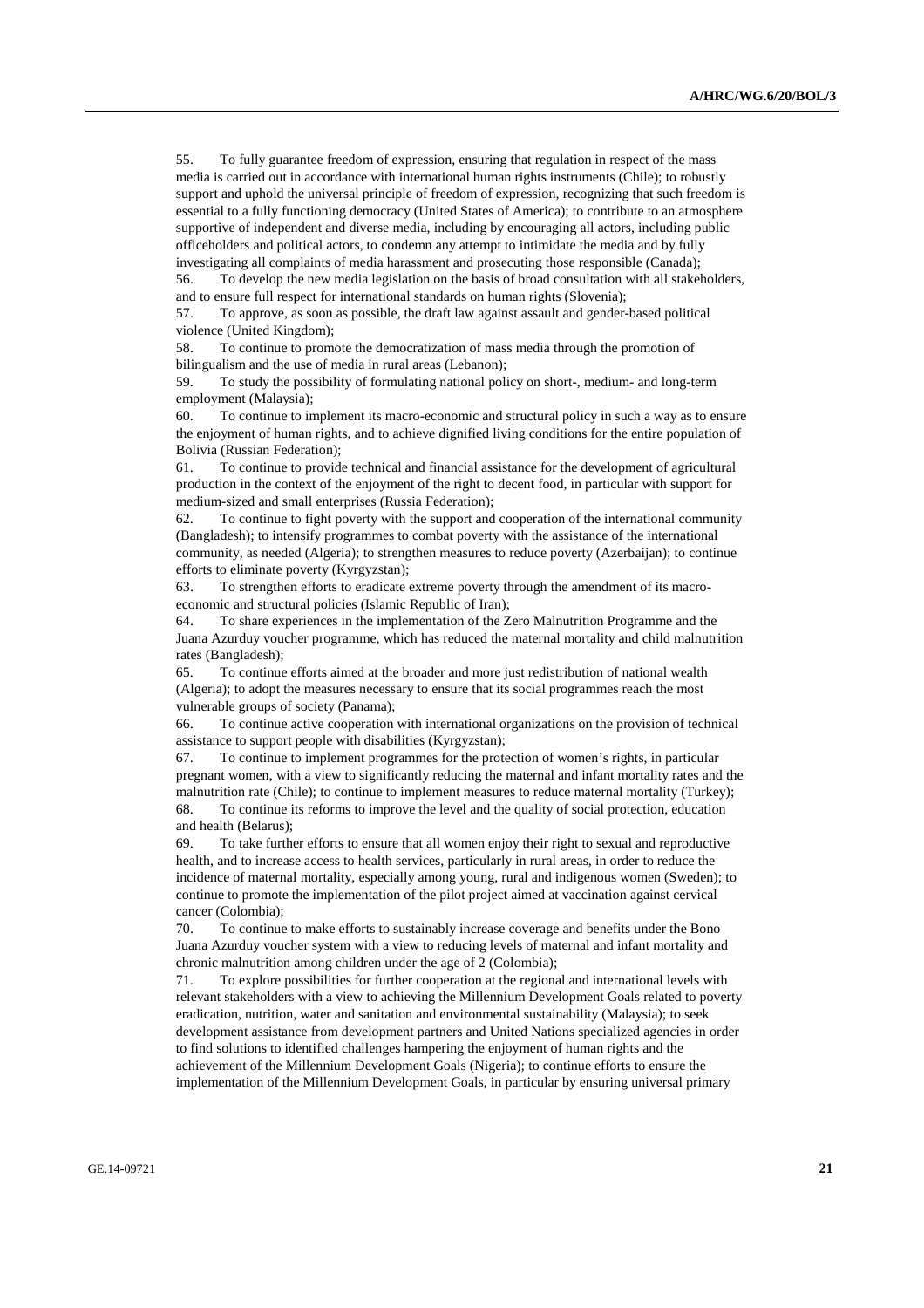education and combating illiteracy, which would guarantee that the population enjoys its social and economic rights (Lebanon);

 72. To develop a national strategy for human rights education in the school system, in accordance with the Plan of Action of the World Programme for Human Rights Education, with the full participation of all stakeholders (Italy);

73. To consolidate the progress made within the framework of literacy programmes (Algeria);

 74. To continue to strengthen the rights of indigenous peoples, placing priority on the adoption of a law to prevent and eliminate all forms of discrimination and criminalizing such offences (Bolivarian Republic of Venezuela); to intensify measures to ensure that indigenous peoples' rights are respected at the community level (Norway);

 75. To continue efforts to ensure a life of dignity for members of indigenous communities (Pakistan);

 76. To continue to consolidate the rights of indigenous peoples both in practice and within its legal framework, thereby guaranteeing their participation and consultation (Bolivarian Republic of Venezuela);

 77. To continue to effectively address the precarious situation of the Guaraní indigenous peoples (Germany);

78. To consider intensifying its efforts to eliminate discrimination against migrants (Egypt). 4

- A/HRC/14/7, recommendations 98.4 (Mexico; Guatemala); 98.12 (Algeria); 98.13 (Islamic Republic of Iran); 98.22 (Kyrgyzstan); 98.23 (Colombia); 98.24 (Angola); 98.26 (Netherlands); 98.66
- (Kyrgyzstan ) and 98.74 (Bolivarian Republic of Venezuela; Norway) . See Endnote 3 above. 5 Defensoría del Pueblo, para. 5.
- 6 Ibid, para. 6
- 7 Ibid, para. 7.
- 8 Ibid, para. 8.
- <sup>9</sup> Ibid, para. 9.
- <sup>10</sup> A/HRC/14/7, recommendations 98.27 (Argentina). See Endnote 3 above.
- <sup>11</sup> Defensoría del Pueblo, para. 34.
- $12$  Ibid, para. 36.
- <sup>13</sup> A/HRC/14/7, recommendations 98.28 (Austria) and 98.49 (Austria). See Endnote 3 above.
- 14 Defensoría del Pueblo, para. 29.
- 15 A/HRC/14/7, recommendations 98.5 (Mexico); 98.14 (Belarus); 98.22 (Kyrgyzstan); 98.20 (Netherlands); 98.25 (Egypt ); 98.30 (Slovenia ); 98.31 (France; Netherlands; Azerbaijan); 98.32 (Spain; Norway); 98.33 (Costa Rica ); 98.57(United Kingdom ); 98.64(Bangladesh ); 98.67 (Chile; Turkey ); 98.69 (Colombia ); 98.70 (Colombia). See Endnote 3 above. 16 Defensoría del Pueblo, paras.19–20.
- 
- 17 A/HRC/14/7, recommendations 98.8 (Bangladesh; Poland ); 98.14 (Belarus); 98.15 (Brazil); 98.16 (Slovakia); 98.29 (Austria); 98.30 (Slovenia); 98.31 (France; Netherlands; Azerbaijan); 98.36 (Costa Rica); 98.38 (Chile; Germany; Slovakia); 98.49 (Austria); 98.70 (Colombia). See Endnote 3 above. 18 Defensoría del Pueblo, para. 22–24.
- 
- <sup>19</sup> A/HRC/14/7, recommendations 98.6 (Argentina; Belarus ); 98.7 (Poland) and 98.16 (Slovakia). See Endnote 3 above.
- 20 Defensoría del Pueblo, para. 38.
- $21$  Ibid, para. 39.
- $22$  Ibid, para. 40.
- <sup>23</sup> A/HRC/14/7, recommendations 98.2 (Cuba); 98.3 (Lao People's Democratic Republic); 98.39 (Slovakia; Turkey; Slovenia; France ); 98.40 (Italy; Denmark; Germany; United Kingdom of Great Britain and Northern Ireland ); 98.42 ( Algeria; United States of America); 98.43 ( Norway; Netherlands; Canada ); 98.44 (Nicaragua ); 98.47 (Switzerland ); 98.49 (Austria ); 98.51 (Sweden; Austria, United Kingdom and Northern Ireland ); 98.53 (United States of America ). See Endnote 3 above. 24 Defensoría del Pueblo, para. 41.
- 
- $^{25}$  Ibid, para. 42.
- Ibid, para. 43.
- $27$  Ibid, para. 44.
- <sup>28</sup> A/HRC/14/7, recommendations 98.25 (Egypt); 98.59 (Malaysia ). See Endnote 3 above.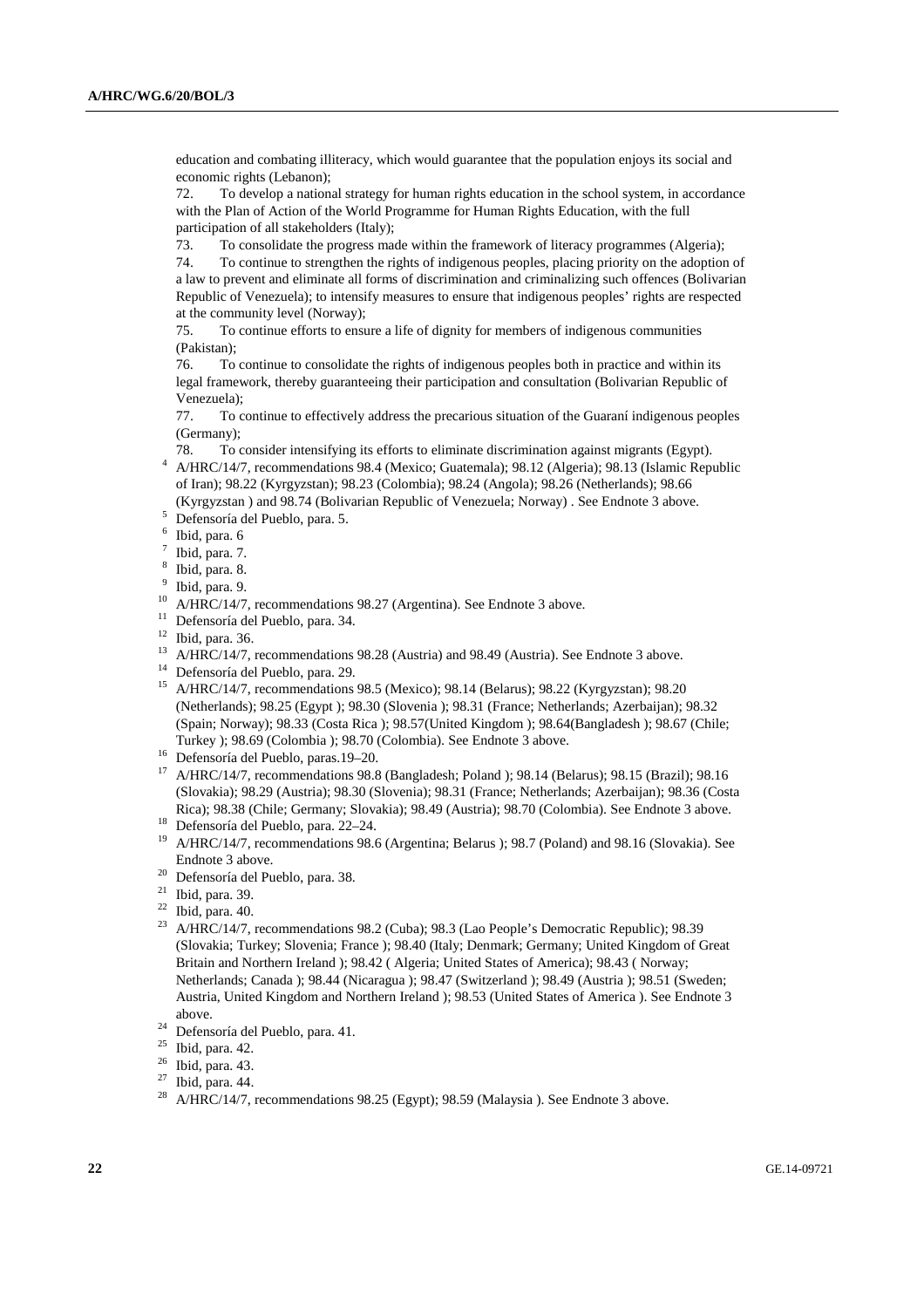- <sup>29</sup> Defensoría del Pueblo, paras.12–13.<br><sup>30</sup> ALIDC/14/7 recommendations 08.2
- <sup>30</sup> A/HRC/14/7, recommendations 98.25 (Egypt). See Endnote 3 above.<br><sup>31</sup> Defensoría del Pueblo para 14
- Defensoría del Pueblo, para. 14.
- 32 Ibid, para. 15.
- $\frac{33}{34}$  Ibid, para. 17.
- 34 A/HRC/14/7, recommendations 98.68 (Belarus). See Endnote 3 above.
- 35 Defensoría del Pueblo, para. 10.
- $\frac{36}{37}$  Ibid, para. 21.
- 37 A/HRC/14/7, recommendations 98.25(Egypt); 98.68 (Belarus); 98.73 (Algeria). See Endnote 3 above.
- 38 Defensoría del Pueblo, para. 11.
- 39 Ibid, para. 25.
- <sup>40</sup> A/HRC/14/7, recommendations 98.21(Azerbaijan); 98.34 (Mexico; Azerbaijan); 98.37 (Algeria); 98.45 (Slovenia; Canada); 98.46 (Netherlands; Austria; Switzerland); 98.75 (Pakistan); 98.76 (Bolivarian Republic of Venezuela ); 98.77 (Germany). See Endnote 3 above. 41 Defensoría del Pueblo, para. 26.
- 
- 42 Ibid, para. 27.
- $43$  Ibid, para. 28.
- 44 A/HRC/14/7, recommendations 98.30 (Slovenia); 98.78 (Egypt). See Endnote 3 above. 45 Defensoría del Pueblo, para. 37.
- 
- <sup>46</sup> The following abbreviations have been used in the present document:

| CERD                | Committee on the Elimination of Racial Discrimination                |
|---------------------|----------------------------------------------------------------------|
| <b>CESCR</b>        | Committee on Economic, Social and Cultural Rights                    |
| <b>HR</b> Committee | Human Rights Committee                                               |
| <b>CEDAW</b>        | Committee on the Elimination of Discrimination against Women         |
| CAT                 | Committee against Torture                                            |
| CRC                 | Committee on the Rights of the Child                                 |
| CMW                 | Committee on the Protection of the Rights of All Migrant Workers and |
|                     | <b>Members of Their Families</b>                                     |
| <b>CRPD</b>         | Committee on the Rights of Persons with Disabilities                 |
| CED                 | Committee on Enforced Disappearances                                 |
| SPT                 | Subcommittee on Prevention of Torture                                |
|                     |                                                                      |

- $47$  Submission from the Inter-American Commission on Human Rights, page 2.
- http://www.oas.org/juridico/english/sigs/a-53.html (accessed on 26 May 2014). 48 World Coalition against the Death Penalty, para. 4.
- 
- 49 HRW, page 5.
- $50$  AI, page 4. See also submission and recommendations from HRW, pages 1–2 and 5 and JS6, para. 25.
- 51 A/HRC/14/7, recommendation 98.27 (Argentina). See Endnote 3 above.
- 52 SRI Colectivo TLGB para. 8. See also submission from JS8.
- 53 JS8, para. 36.
- 54 JS8, para. 40. See also submissions from SRI Colectivo TLGB, para. 6 and JS6, paras. 55–56.
- 55 AI, page 4. See also submissions from JS1, paras. 24–27 and JS6, para. 62.
- 56 JS12, paras. 47–50.
- 57 JS12, para. 17.
- 58 JS6, paras. 47–48.
- 59 AI, page 1.
- 60 JS6, paras.24–25.
- 61 A/HRC/14/7, recommendations 98.5 (Mexico) and 98.14 (Belarus). See Endnote 3 above.
- 62 JS1, paras. 1–4.
- $^{63}$  JS6, paras. 5–6.<br> $^{64}$  JS6 paras. 5–6.
- $^{64}$  JS6, paras. 5–6.<br> $^{65}$  JS6 paras 64–6
- $\frac{65}{66}$  JS6, paras. 64–65.
- AI, page 2.
- $\frac{67}{68}$  AI, page 5.
- 68 A/HRC/14/7, recommendation 98.26 (The Netherlands). See Endnote 3 above.
- $69$  JS8, paras. 29–45. See also recommendations from SRI Colectivo TLGB.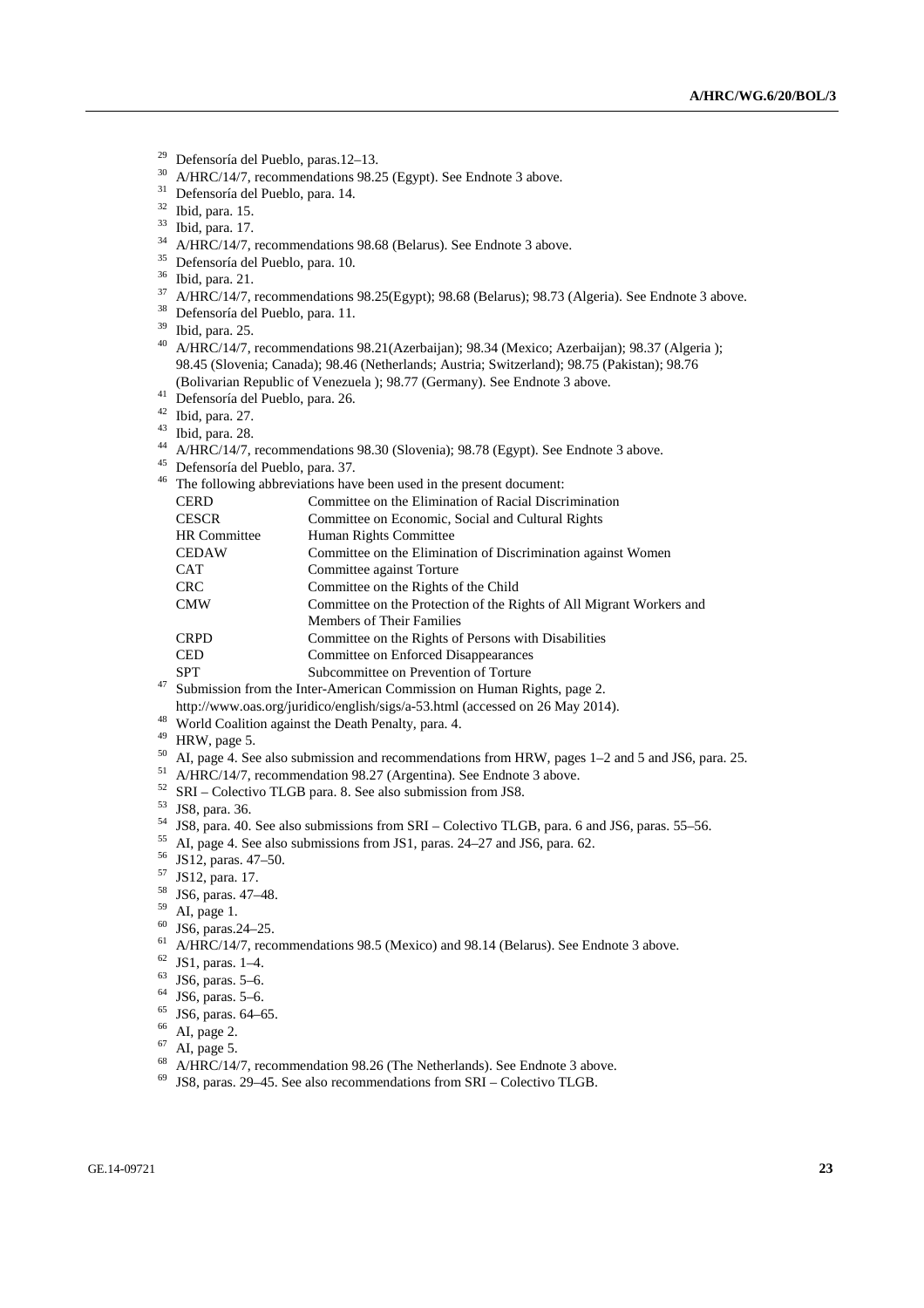- 70 A/HRC/14/7, para. 98, recommendations 98.1 (Nigeria; Switzerland; Argentina); 98.3 (Lao People's Democratic Republic); 98.9 (Brazil); 98.10 (Palestine); 98.18 (Lao People's Democratic Republic); 98.46 (Netherlands; Austria; Switzerland); 98.54 (Egypt); 98.72 (Italy). See Endnote 3 above. 71 JS6, para. 2.
- 
- 72 A/HRC/14/7, para. 98, recommendations 98.4 (Mexico; Guatemala); 98.5 (Mexico); 98.20 (Netherlands); 98.22 (Kyrgyzstan); 98.24 (Angola); 98.25 (Egypt). See Endnote 3 above. 73 JS12, paras. 37–41.
- 
- 74 A/HRC/14/7, para. 98, recommendations 98.4 (Mexico, Guatemala); 98.20 (Netherlands); 98.22 (Kyrgyzstan); 98.26 (Netherlands). See Endnote 3 above. 75 JS1, para. 5.
- 
- 76 JS1, paras. 6–9.See also submission from JS6, para. 19–21.
- 77 JS6, paras. 30–31.
- 78 JS6, para. 25.
- $79$  HRW, page 5.
- 80 A/HRC/14/7, para. 98, recommendation 98.28 (Italy, Turkey and Slovakia) and A/HRC/14/, recommendation 98.49 (Austria). See Endnote 3 above. 81 AI, page 5. See also submission from JS1, paras. 15–19.
- 
- $82$  JS12, paras. 51–62.
- $83$  HRW, page 3 and 5.
- 84 ACISJF IN-VIA page 3.
- 85 JS6, para. 48 and JS4, paras. 19–20.
- 86 JS4, paras. 19–20.
- 87 A/HRC/14/7, recommendations 98.4 (Mexico, Guatemala), 98.5 (Mexico), 98.6 (Argentina, Belarus), 98.14 (Belarus), 98.20 (Brazil, Netherlands), 98.22 (Kyrgyzstan), 98.25 (Egypt), 98.30 (Slovenia), 98.31 (France, Netherlands, Azerbaijan), 98.33 (Costa Rica), 98.47 (Switzerland) and 98.57 (United Kingdom). See Endnote 3 above.<br><sup>88</sup> AI, page 1.<br><sup>89</sup> HDW page 6
- 
- HRW, page 6.
- $^{90}$  JS12, paras. 42–46.
- 91 Foundation Levántate Mujer, pages 4–5. See also submission from ACISJF IN-VIA. See also submission JS1, paras. 28–37. 92 JS1, paras. 28–37.
- 
- <sup>93</sup> A/HRC/14/7, recommendation 98.36 (Costa Rica). See Endnote 3 above.
- 94 Global Initiative to End All Corporal Punishment of Children, page 1 and para. 2.1. See also submission JS4, paras. 11–17. 95 JS4, paras. 11–17.
- 
- 96 JS12, paras. 7–17. See additional recommendations in para. 17.
- <sup>97</sup> A/HRC/14/7, recommendations 98.6 (Argentina, Belarus ) and 98.30 (Slovenia ). See Endnote 3 above.<br><sup>98</sup> JS1, paras. 38–41.<br><sup>99</sup> ACISJF IN-VIA, pages 3–4.
- 
- 
- 
- 
- <sup>100</sup> JS4, paras. 7–9.<br><sup>101</sup> Foundation Levántate Mujer, pages 1–2.<br><sup>102</sup> A/HRC/14/7, recommendations 98.36 (Costa Rica) and 98.38 (Chile, Germany, Slovakia). See Endnote 3 above. 103 Joint submission No. 9 by Fundación Marista de Solidaridad Internacional y Observatorio
- Infantojuvenil, Congregación Marista, Fe y Alegría, Fundación SEPA, Fundación Son de Vida, Fundación Hombres Nuevos, Fundación SEMBRAR, Fundación Paz y Esperanza, Proyecto Don
- 
- 
- Bosco, Red Departamental de Protección de la niñez y adolescencia, pages 6–9.<br>
104 JS12, paras. 23–28.<br>
<sup>105</sup> Foundation Levántate Mujer, pages 3–4.<br>
<sup>105</sup> Joint submission No. 9 by Fundación Marista de Solidaridad Interna Infantojuvenil, Congregación Marista, Fe y Alegría, Fundación SEPA, Fundación Son de Vida, Fundación Hombres Nuevos, Fundación SEMBRAR, Fundación Paz y Esperanza, Proyecto Don Bosco, Red Departamental de Protección de la niñez y adolescencia, pages 5–6. 107 JS4, paras. 23–27. JS12, para. 28.
-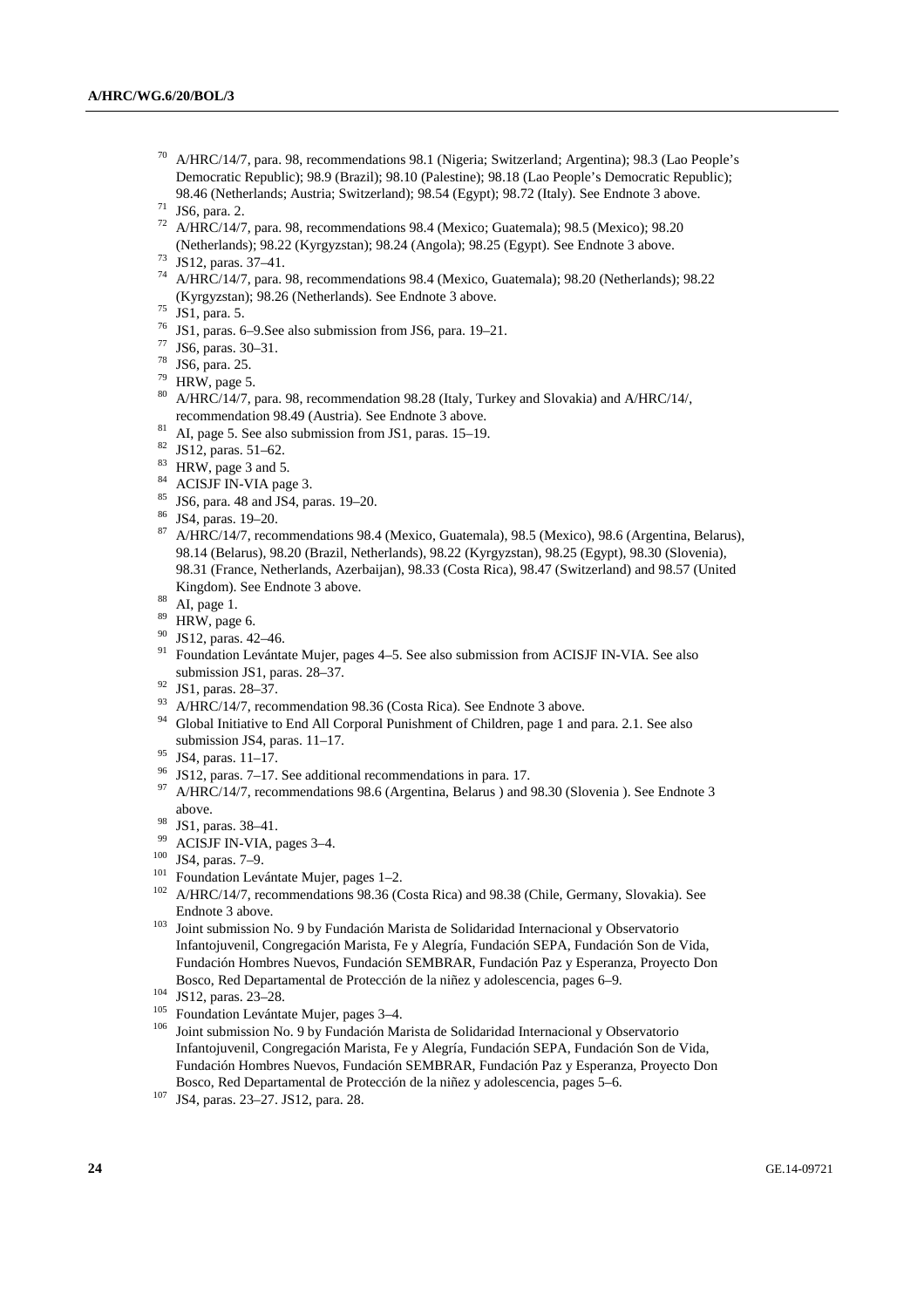- <sup>108</sup> A/HRC/14/7, recommendations 98.3 (Lao People's Democratic Republic); 98.12 (Algeria); 98.65 (Algeria, Panamá); 98.8 (Bangladesh, Poland). See Endnote 3 above.
- <sup>109</sup> Joint submission No. 9 by Fundación Marista de Solidaridad Internacional y Observatorio Infantojuvenil, Congregación Marista, Fe y Alegría, Fundación SEPA, Fundación Son de Vida, Fundación Hombres Nuevos, Fundación SEMBRAR, Fundación Paz y Esperanza, Proyecto Don
- Bosco, Red Departamental de Protección de la niñez y adolescencia, pages 6–9.<br>
<sup>110</sup> ACISJF IN-VIA pages 3–4.<br>
<sup>111</sup> JS6, paras. 28–29.<br>
<sup>112</sup> A/HRC/14/7, recommendations 98.39 (Slovakia, Turkey, Slovenia, France);98.40 (I Germany, United Kingdom); 98.42 (Algeria, United Sates of America); 98.43 (Norway, Netherlands,
- 
- 
- 
- 
- 
- 
- 
- Canada); 98.44 (Nicaragua); 98.47 (Switzerland). See Endnote 3 above.<br>
<sup>113</sup> AI, page 4.<br>
<sup>114</sup> JS, paras. 11–14.<br>
<sup>115</sup> HRW, page 5. See also submission from JS12, paras. 51–62 and JS6, para. 51.<br>
<sup>116</sup> HRW, page 6.<br>
<sup>117</sup>
- (PLS), pages, 1–2. See annexes for cases cited. See also submission from JS6, para. 7. 122 Plataforma de Luchadores Sociales contra la Impunidad por la Justicia y por la Memoria Histórica
- (PLS), pages, 1–2. See annexes for cases cited. See also submission from JS6, para. 7.<br>
<sup>123</sup> JS6, para. 7.<br>
<sup>124</sup> HRW, page 5.<br>
<sup>124</sup> HRW, page 5.<br>
<sup>126</sup> A/HRC/14/7, recommendation 98.51 (Sweden, Austria, United Kingdom)
- 
- 
- 
- 
- 
- Case of Ibsen Cárdenas and Ibsen-Peña v. Bolivia. Merits, Reparation and Costs. Judgment of September 1, 2010. Series C No. 217 (Available at: http://www.corteidh.or.cr/index.php/en/decisionsand-judgments).<br><sup>129</sup> Conscience and Peace Tax International – International Fellowship of Reconciliation, pages 1–5. See
- 
- 
- 
- submission for case cited.<br>
130 CIVICUS and Fundación CONSTRUIR, pages 2–5.<br>
131 CIVICUS and Fundación CONSTRUIR, para. 6.3.<br>
132 A/HRC/14/7, recommendations 98.52 (Norway, Germany) and 98.55 (Chile, United States of
- 
- 
- 
- 
- 
- 
- 
- 
- America, Canada). See Endnote 3 above.<br>
<sup>133</sup> HRW, page 4 and 6.<br>
<sup>134</sup> RSF-RWB, pages 1 and 3. See submission for cases cited.<br>
<sup>136</sup> RSF-RWB, pages 1-5. See submission for cases cited.<br>
<sup>136</sup> RSF-RWB, page 3.<br>
<sup>137</sup> RSF-IACHR Urges Bolivia to Guarantee Protesters Physical Integrity and Security, Washington D.C., October 17, 2011. See also submission from CIDOB-CONAMAQ, paras. 15–17 and paras. 23–24.<br><sup>142</sup> AI, pages 3 and 5. See also submission from CIDOB-CONAMAQ.<br><sup>143</sup> A/HRC/14/7, recommendation 98.57 (United Kingdom). See Endnote
- 
- 
- 
- 
- 
- 
-